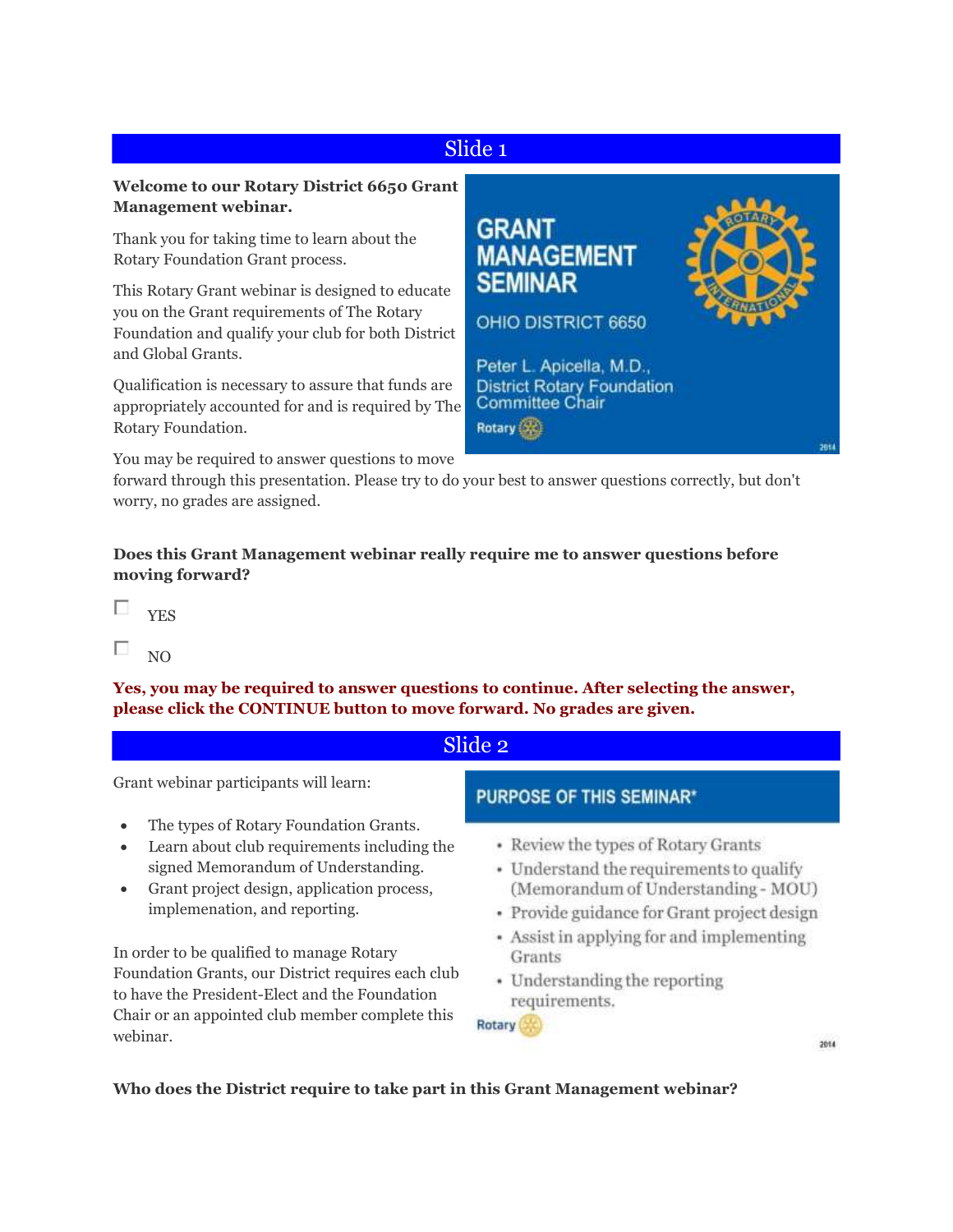- $\Box$ Club President
- $\Box$ President-Elect
- $\Box$ Foundation Chair or appointed member
- $\Box$ Club President-Elect and Foundation Chair or appointed member

**Both the Club President-Elect and Foundation Chair or appointed club member will have to complete this Grant webinar for your club to be eligible for Grants. Your club President and President-Elect must also sign the Memorandum of Understanding (MUO) as will be discussed in Session 2.** 

| Slide 3                                                                                                                                             |                                   |  |
|-----------------------------------------------------------------------------------------------------------------------------------------------------|-----------------------------------|--|
| Rotary Grants provide a way for Rotarians to make<br>a difference in their communities and around the<br>World.                                     |                                   |  |
| The Rotary Foundation was established in 1916 by<br>Arch Klumph who said, "There should be a<br>realization that Rotary is greater than any one man | <b>SESSION 1</b>                  |  |
| in it, or any single club; Rotary is not a local<br>movement but a world force"                                                                     | <b>ROTARY GRANTS</b>              |  |
| <b>Who founded The Rotary Foundation?</b>                                                                                                           |                                   |  |
| Paul Harris                                                                                                                                         | <b>Rotary</b><br>20 <sub>t4</sub> |  |
| <b>Bill Gates</b>                                                                                                                                   |                                   |  |
| Arch Klumph                                                                                                                                         |                                   |  |
| <b>Warren Buffett</b>                                                                                                                               |                                   |  |
| Arch Klumph from the Rotary Club of Cleveland founded The Rotary Foundation in 1916.                                                                |                                   |  |

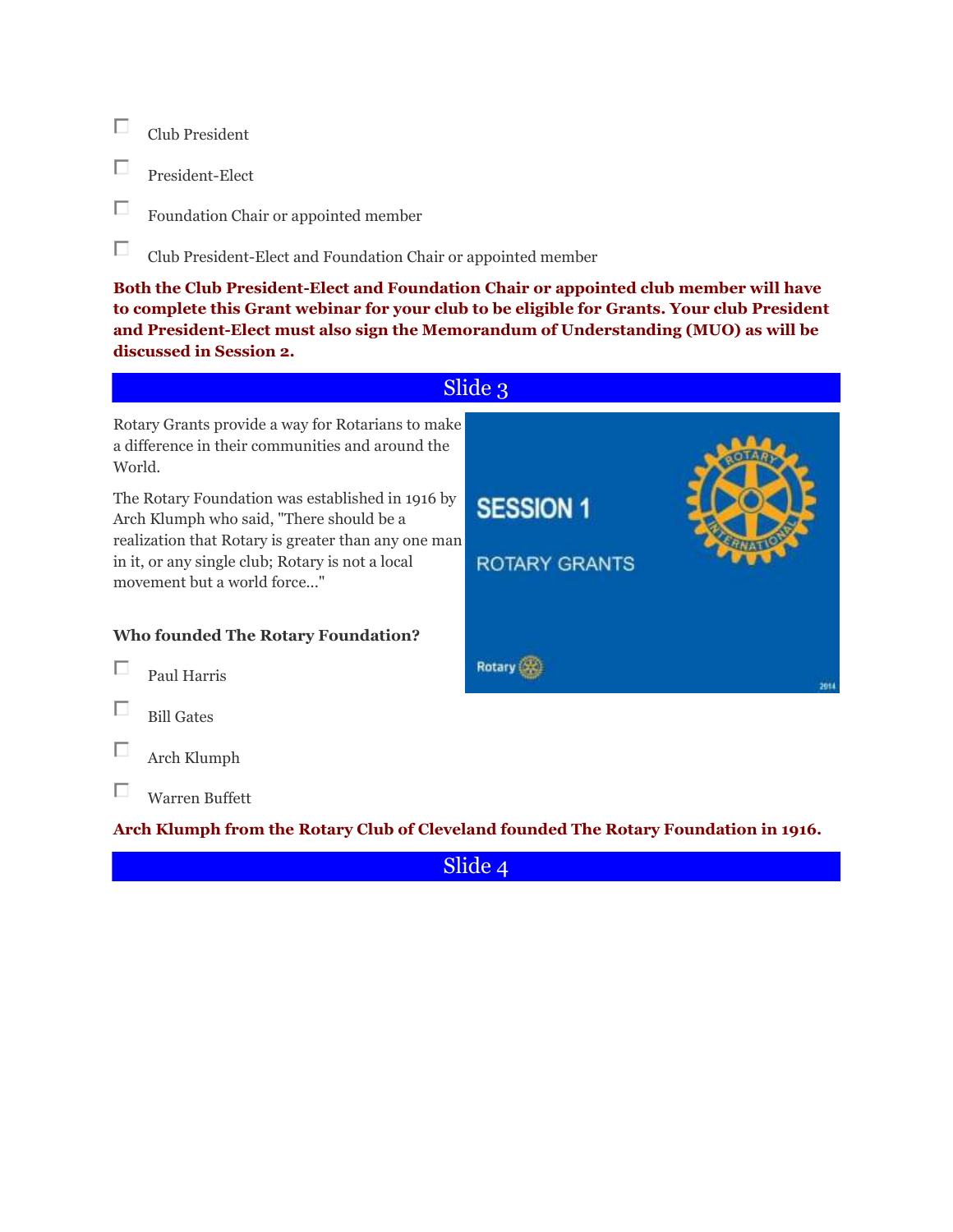Rotary provides two main types of Foundation Grants:

- Local District Grants these fund small-scale, short-term activities that address needs in your community and communities abroad. Each district chooses which activities it will fund. District 6650 allows qualified clubs to choose and oversee these projects.
- Global Grants these support large international activities with sustainable, measurable outcomes in Rotary's areas of focus. Grant sponsors form international partnerships that respond to real community needs.

#### **OVERVIEW OF ROTARY GRANTS\***

- Two types of Rotary Foundation Grants
	- · Local District Grants fund small-scale, short-term activities that address needs in your community and communities abroad.
	- Global Grants support large international activities with sustainable, measurable outcomes in one of Rotary's seven areas of focus.

Rotary

2014

#### **Which type of Rotary Grant provides funds for small-scale short-term activities in our communities that our local clubs can choose the project?**



П Local District Grants



П

Packaged Grants

**Local District Grants fund small-scale, short-term activities that address needs in your community and communities abroad.** 

## Slide 5

Rotarians in the 47 Rotary Clubs in our District take good advantage of donations made to The Foundation each year through Local District Grants. Our local clubs choose the projects.

Current projects improve children's literacy, provide scholarships, assist the homeless, and make community improvements.

#### **In District 6650, local Rotary Clubs choose projects for our Local District Grants?**

п YES

## DISTRICT 6650 - LOCAL GRANTS\*

In 2015, District 6650 received nearly \$35,000 to distribute to local clubs.

These monies will provide support for:

- War Veteran's Museum in Canfield
- · Park flag-pole project in Niles
- · Educational uses in Sugarcreek, Salem, North Canton, Hubbard, Plain Township, Canton, East Palestine

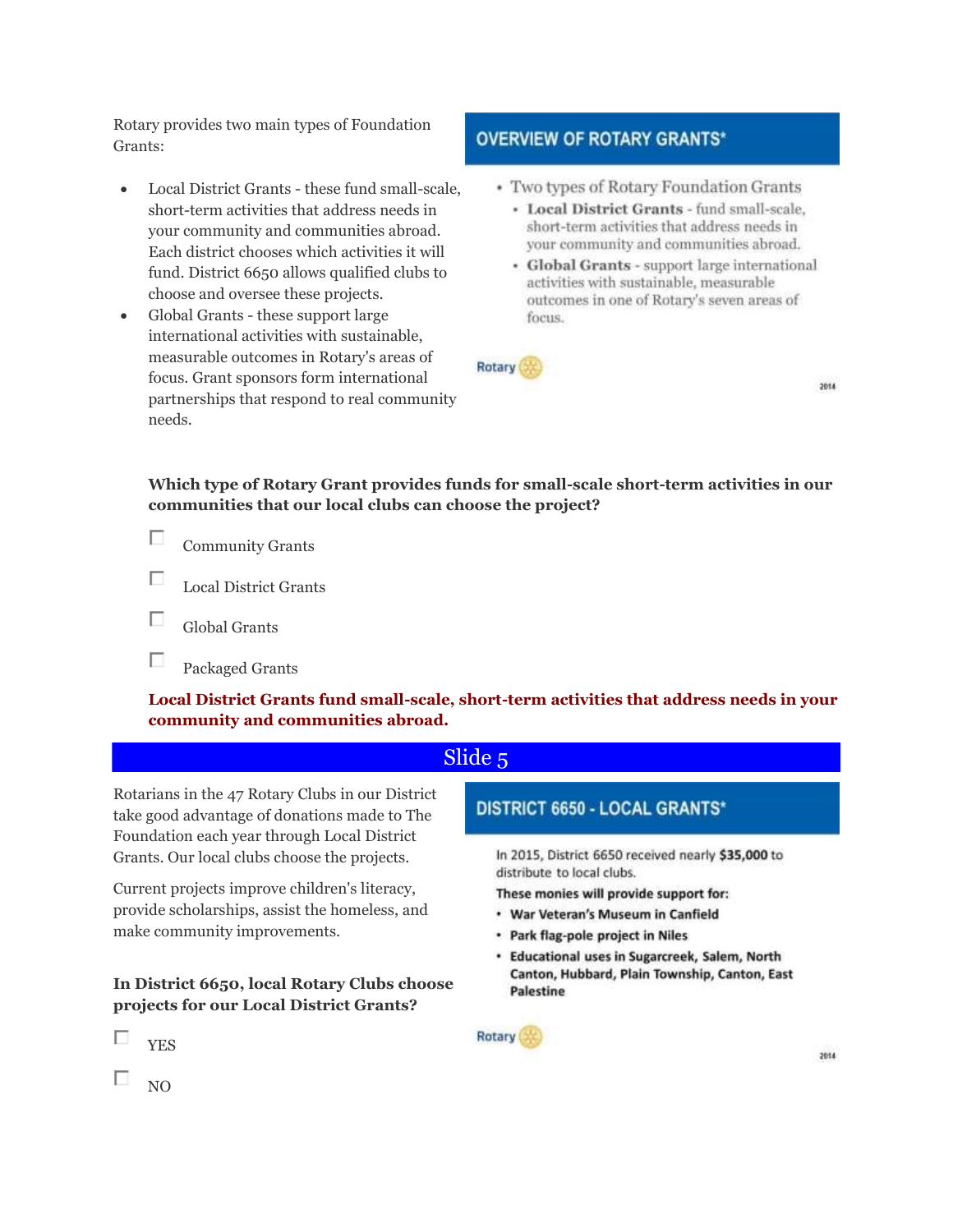#### **Yes, Local District Grants projects are selected by our Rotary clubs to provide important projects in our communities.**

Slide 6

Funds for Local District and Global Grants come from donations made by Rotarians to The Rotary Foundations's SHARE program.

Donations are shared between local and global activities.

Funds are collected by The Foundation, held for 3 years to help offset management expenses, and then returned to the District for Local and Global Grant usage.

#### **Where do we get our Rotary Foundation Grant funds (very common question)?**

- П Donations to the Rotary Foundation SHARE program
- П Donations to Polio Plus
- П Donations to local charities
- П Donations by other Districts

#### **Rotary Foundations's SHARE program provides funds which are shared between local and global activities. Funds are collected by The Foundation, held for 3 years to help offset management expenses, and then returned to the District for Local and Global Grant usage.**

| Slide 7                                                                                                                                                   |                                                                                                                                                                                                                                                                                                                                                                                                                   |  |
|-----------------------------------------------------------------------------------------------------------------------------------------------------------|-------------------------------------------------------------------------------------------------------------------------------------------------------------------------------------------------------------------------------------------------------------------------------------------------------------------------------------------------------------------------------------------------------------------|--|
| Our District is very involved with 'Doing Good in<br>the World', the moto of The Rotary Foundation.                                                       | DISTRICT 6650- GLOBAL GRANTS - 2015/16*                                                                                                                                                                                                                                                                                                                                                                           |  |
| These are our Global Grant activies for this Rotary<br>year.<br>Do you know how your Rotary club can be<br>involved in these Global Grants?<br><b>YES</b> | Globally, we are partnering with international Rotary<br>clubs to 'Do Good in the World':<br>· OBATAAN PA WOMAN'S HOSPITAL ACCRA, GHANA PROJECT<br>· TOILET BLOCKS FOR PUNE AND RAIGAD, INDIA<br>. AGRI-ECO ORGANIC FARMING IN PHILIPPINES<br>· DIABETIC RETINOPATHY CENTRE IN INDIA<br>. WATER GRANT FOR PHILIPPINES<br>· VIETNAME MICROFINANCE PROGRAM<br>· TERM GLOBAL GRANTS - MUMBAI, INDIA, DISTRICT 3140 - |  |
| N <sub>O</sub><br>Whenever a Grant is being developed, your                                                                                               | <b>FREE HEART SURGERIES</b><br>Rotary<br>2014                                                                                                                                                                                                                                                                                                                                                                     |  |
|                                                                                                                                                           |                                                                                                                                                                                                                                                                                                                                                                                                                   |  |

**District Rotary Foundation Committee Chair will notify your club to consider a donation.** 

## DISTRICT 6650 - LOCAL GRANTS\*

(continued)

- Foster care in Canal Fulton
- Waterless sanitation in Guatemala and Haiti from **Alliance**
- Homeless women in Boardman
- Dog park in East Palestine
- Downtown improvements in Newcomerstown
- Rotary Youth Leadership Award (RYLA) support in Louisville.

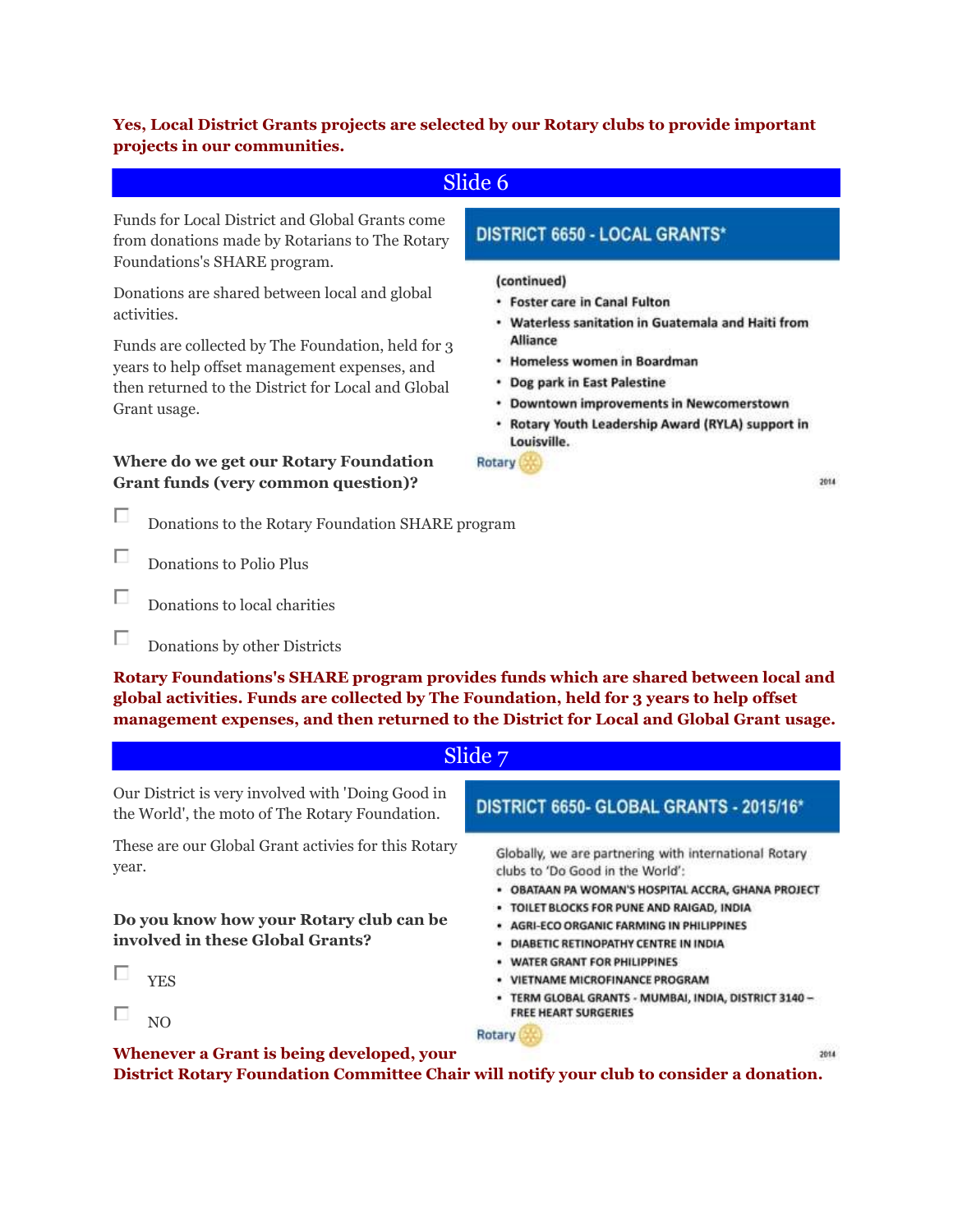#### **Please have your Rotary Club Board consider even a small donation which will get matched by Rotary to assist with the project.**

Slide 8

Qualification is the process that your club establishes to ensure compliance with Foundation policies, avoid misuse and mismanagement of grant funds, and ensure that their members have the appropriate training and resources.

#### **Is qualification required?**

- п YES
- $\Box$ NO

**All clubs who wish to participate in Local District or Global Grants must be qualified and sign the Memorandum of Understanding (MOU).** 



# Slide 9

**CLUB QUALIFICATION\*** 

Ensures that projects

• Meet the needs of beneficiaries

· Safeguard funds

· Fulfill their objectives

• Have proper financial controls · Adhere to technical standards

2014

The Rotary Foundation depends on proper Grant management to assure projects are successful. These measures establish proper stewardship controls and enable clubs to maintain qualified status. Clubs that fail to comply risk losing the ability to participate in the Foundation grants program.

All clubs who wish to participate in Local District or Global Grants must be qualified and sign the Memorandum of Understanding (MOU).

#### **What is the Memorandum of Understanding (MOU)?**

П Agreement between The Rotary Foundation and your club defining requirements to receive Grants.

Rotary

П A document which must be signed in order to participate in Rotary Foundation Grants.

#### П BOTH OF THE ABOVE

**The Memorandum of Understanding (MOU) is an agreement between The Rotary Foundation and your club defining requirements to receive Grants and must be signed in order to participate in Rotary Foundation Grants.** 

## Slide 10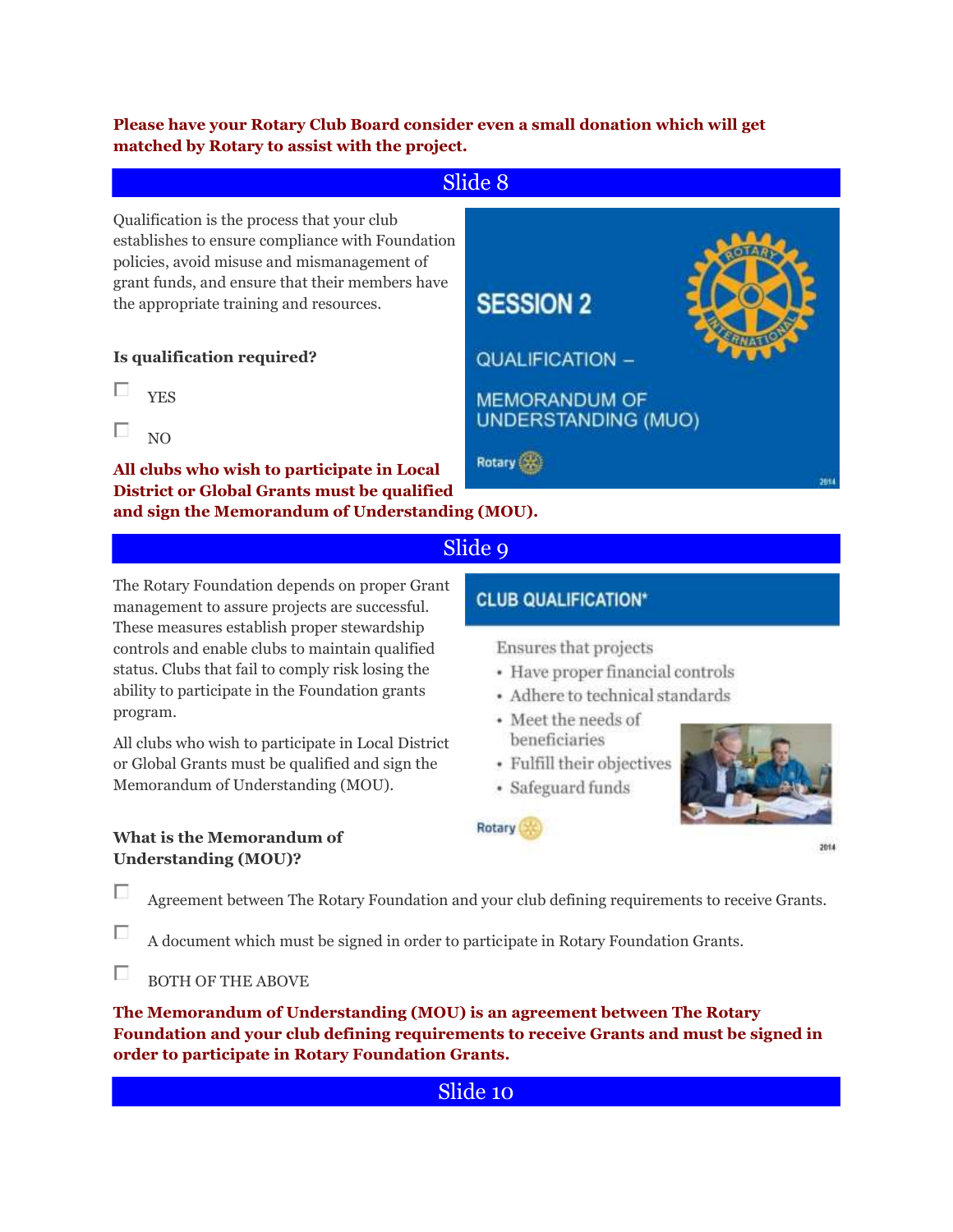Before Grant funds can be requested for a project, each participating Rotary club and your District must be qualified by The Rotary Foundation. This ensures that the clubs are aware of all Rotary requirements before receiving funds.

By reviewing and interacting with this Webinar, you are completing the first step toward qualification for your club. Your role includes sharing this information with fellow club leaders and members.

The second step is to have the club President and President-Elect sign and submit the club Memorandum of Understanding (MOU) discussed on the next few slides.

## **QUALIFICATION REQUIREMENTS\***

- Attend a grant management seminar or review this Webinar
- · Submit signed club Memorandum of Understanding (MOU)



Rotary

2014

#### **Who must sign the Memorandum of Understanding?**

- П Club President and President-Elect
- Е Club President and Secretary
- п Foundation Chair
- п Two Club Members

#### **Club President and President-Elect must sign the Memorandum of Understanding.**

## Slide 11

Club officer responsibilities include implementing policies and procedures for qualification and Grant management within the club.

The officers must appoint at least one club member to manage the implementation of the club Memorandum of Understanding (MOU).

Club officers are also responsible for limiting and disclosing any potential conflicts of interest. An undisclosed conflict of interest impedes transparency, leaving the Foundation and Rotarians vulnerable to potential misuse.

#### **MOU - CLUB OFFICER RESPONSIBILITIES**

- Implementing policies and procedures for qualification and grant management.
- Appointing at least one club member to manage the implementation of the club MOU.
- Limiting and disclosing any potential conflicts of interest.



2014

**Can club officers delegate responsibility for the Rotary Grant process to a club member?** 

П YES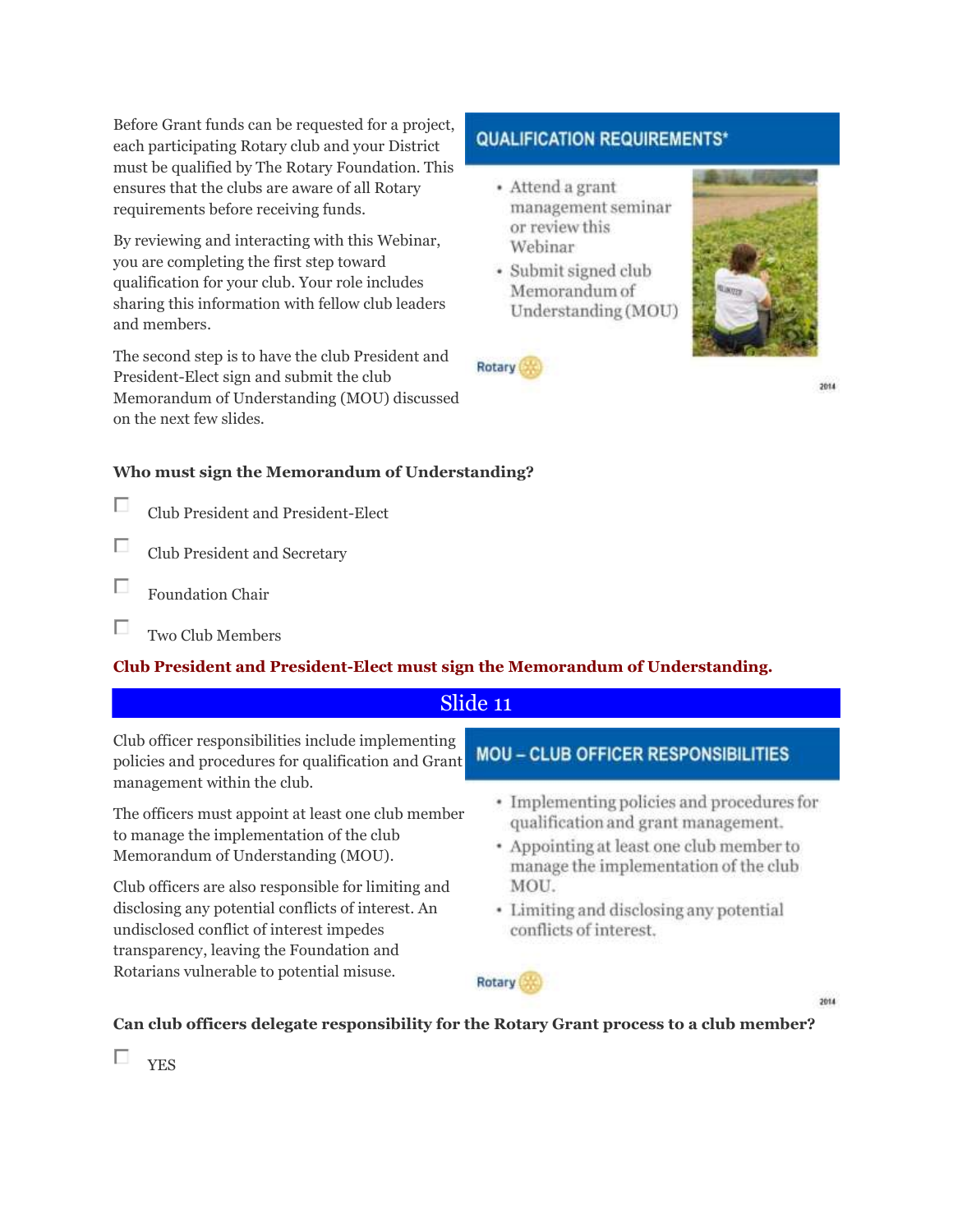#### $\Box$ NO

#### **No, the club member can manage the club Memorandum of Understanding, but the club officers are ultimately reposible to the Foundation.**

## Slide 12

Developing and implementing a financial management plan is essential to proper oversight, good stewardship, and consistent administration of grant funds.

The financial management plan should include detailed, club-specific procedures that are reviewed regularly.

## **What does the financial managment plan do?**

- П Assists with oversight
- п Provides good stewardship
- П Ensures proper administration of grant funds
- П All of the above

## **The financial management plan is essential to proper oversight, good stewardship, and consistent administration of grant funds.**

Slide 13

Your club must maintain a low-interest or nointerest bank account that only the club controls in order to receive Rotary grant funds. Each open Grant for which the club receives funds should have its own account that is used solely for receiving and disbursing grant funds.

By establishing a separate account, clubs are able to better manage the oversight and recordkeeping of Grant funds.

In addition, your club must have a succession plan for the signatories on the account to ensure a smooth transition of information and documentation when signatories change

## **MOU - FINANCIAL MANAGEMENT PLAN**

• Financial management plan should include detailed, club-specific procedures that are reviewed regularly.

Rotary

2014

## **MOU - BANK ACCOUNT REQUIREMENTS**

- · Club must maintain a low-interest or nointerest bank account for EACH Grant
- This account used solely for receiving and disbursing grant funds
- Club must have a succession plan for the signatories

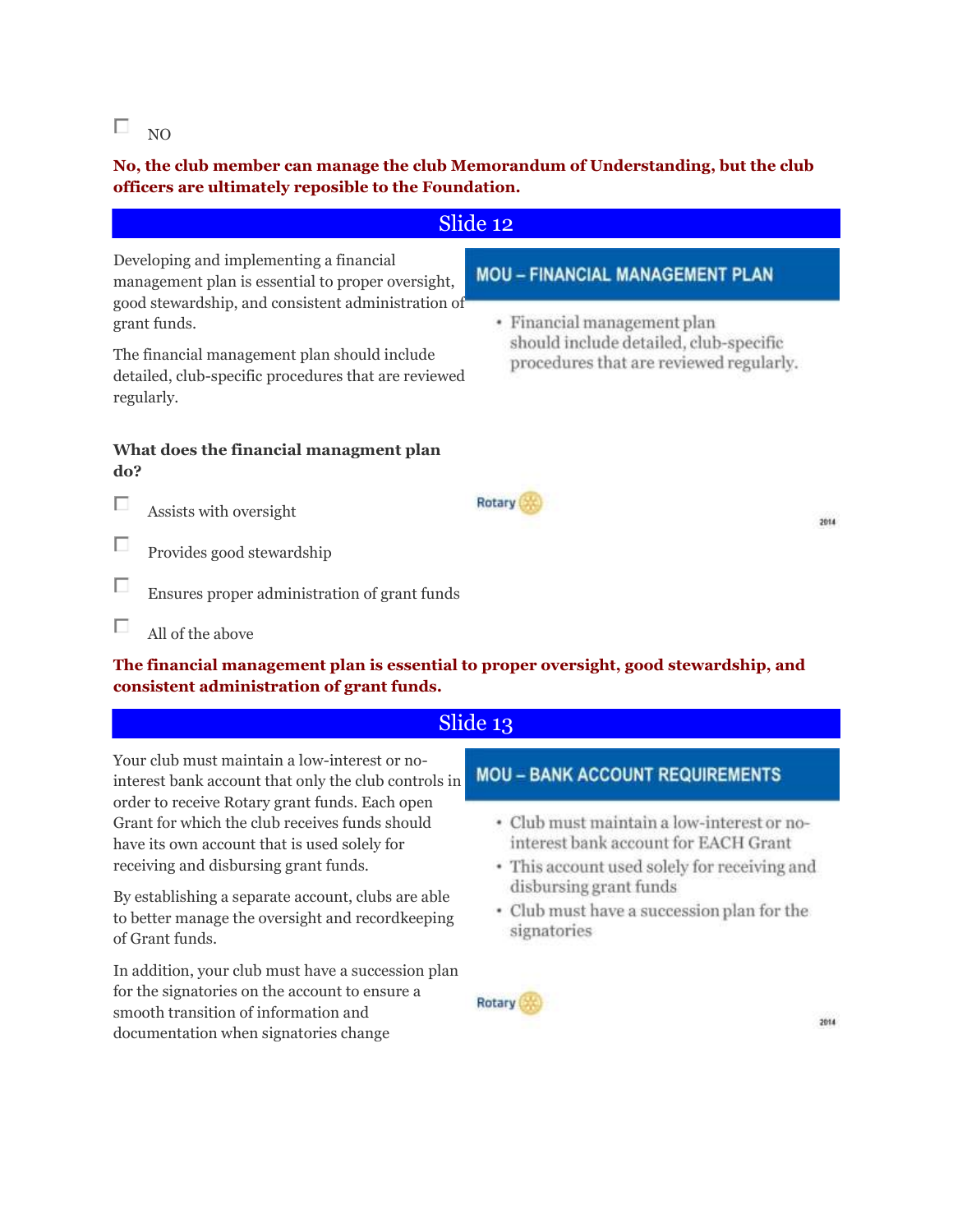**Do I really need multiple accounts to receive Rotary Foundation Grant funds (very common question)?** 

П YES

П NO

**Yes, each open Grant for which the club receives funds should have its own account that is used solely for receiving and disbursing grant funds.** 

## Slide 14

Your club must fulfill all Foundation reporting requirements for global grants. Clubs must submit progress reports every 12 months from the time a grant is paid until the final report is accepted and final reports within two months of completing the grant project.

In addition, clubs must meet their district's requirements for reporting on district grant funds.

Failure to report on grants can result in a club being unable to participate in the Rotary grants.

#### **Are reports to the Foundation important?**

## **MOU - REPORTING REQUIREMENTS**

- Club must fulfill all Foundation reporting requirements for grants.
- Submit progress reports every 12 months from the time a grant is paid and final reports within two months of completing the grant project.
- Failure to report can result in a club being unable to participate in the Rotary grants.



2014

п YES

п  $N<sub>O</sub>$ 

#### **Yes, timely, complete, and accurate reports demonstrate good stewardship of funds to the Foundation and all Grant partners.**

Slide 15

Your club must establish a document retention system for documents related to qualification and Rotary grants. The system can be a combination of electronic and physical files that best fit the needs of the club.

Documents which must be retained include bank statements, receipts, club qualification materials, and procedures relating to the Memorandum of Understanding (MOU).

Maintaining documents helps clubs comply with local laws, ensure transparency, and better prepare for grant reporting, audits, and financial assessments.

# **MOU - DOCUMENT RETENTION**

- Club must establish a document retention system for documents related to qualification and Rotary grants.
- Documents that must be retained include bank statements, receipts, club qualification materials, and procedures relating to the MOU.

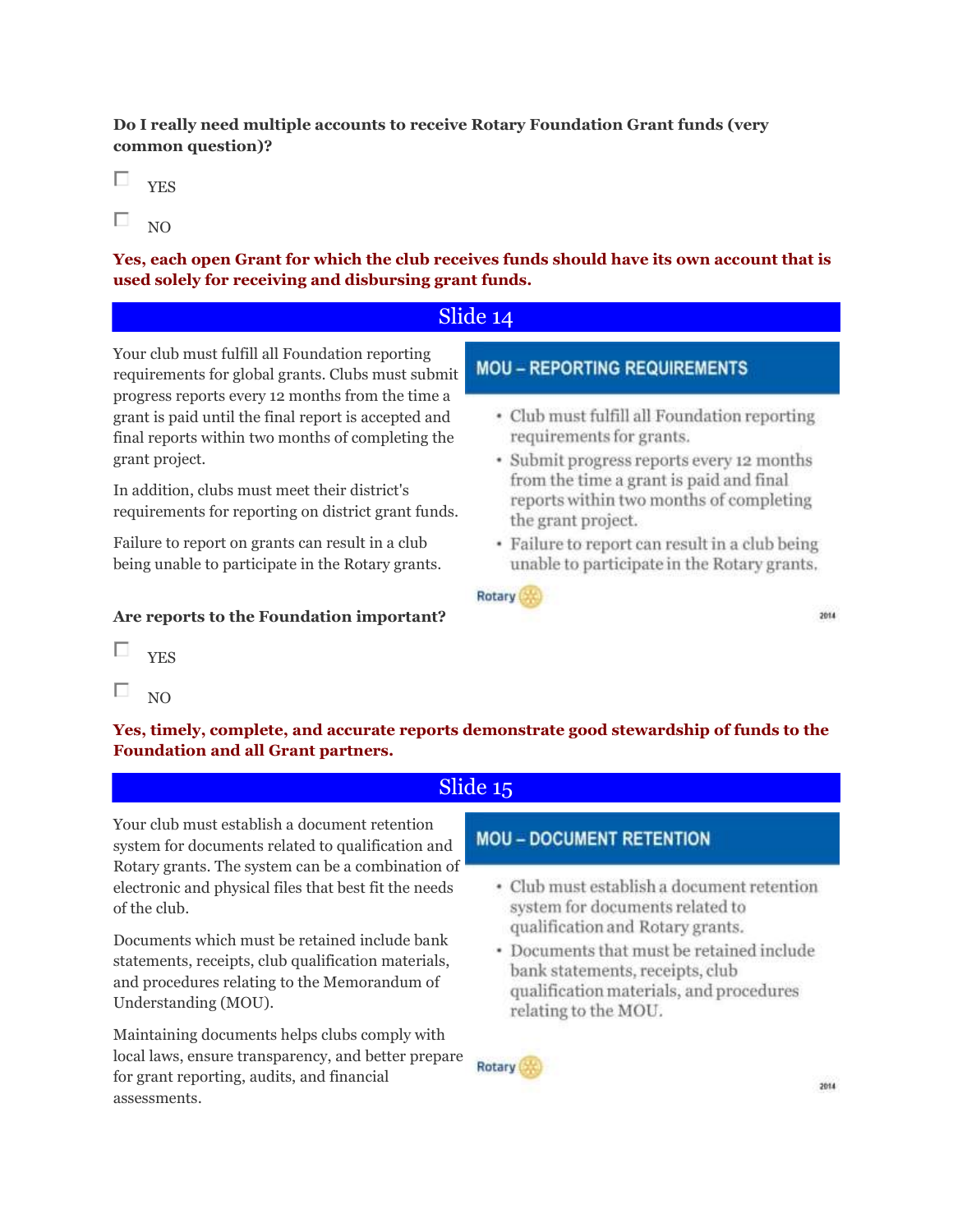By maintaining these documents, the club will be able to quickly respond to requests by the Foundation, the district or Rotarians.

#### **What are the benefits of retention of documents?**

- П Helps clubs comply with local laws
- П Ensure transparency
- П Prepares for grant reporting, audits, and financial assessments
- П ALL OF THE ABOVE

#### **Maintaining documents helps clubs comply with local laws, ensure transparency, and better prepare for grant reporting, audits, and financial assessments.**

## Slide 16

Once a club successfully completes the qualification requirements, the club will receive qualified status for one Rotary year.

All club members must understand that the club as an entity is responsible for the use of Grant funds.

The club must disclose any conflicts of interest in compliance with the Conflict of Interest Policy as outlined in The Rotary Foundation Code of Policies.

The club must cooperate with any and all site visits, reviews, and audits.

Misuse of Grant funds could result in suspension of the club's qualification status.

Failure to implement the club Memorandum of Understanding (MOU) could result in a loss of qualified status.

#### **How long is the Grant qualification period?**

- П 1 year
- П 5 years
- П 10 years

П until the Foundation Chair retires

## **TERMS OF QUALIFICATION**

- Valid for one year
- Club responsible for grant funds
- Disclose conflicts of interest
- Cooperate with all audits
- Use grant funds properly
- Implement the club MOU

Rotary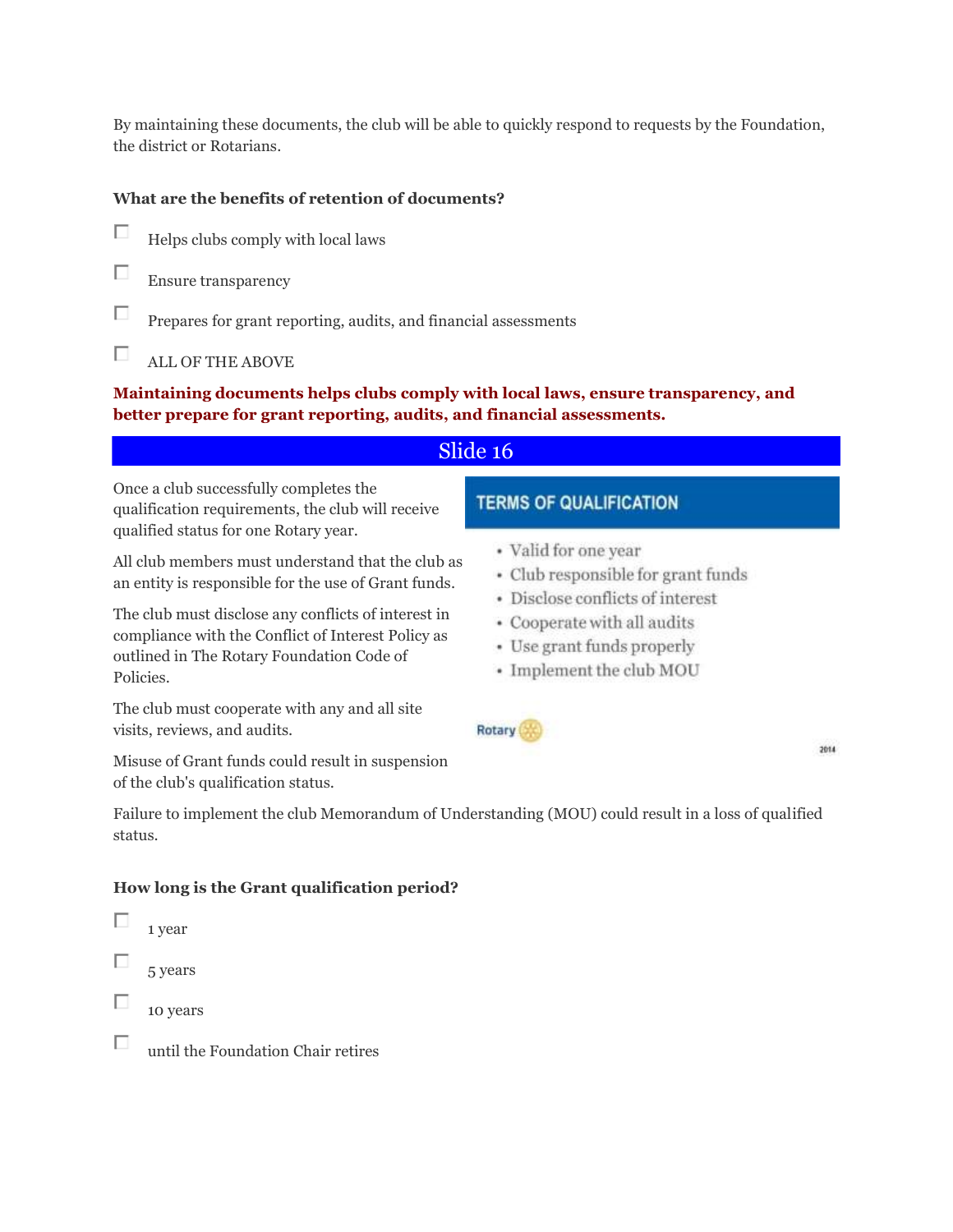#### **1 year is the period a club will remain qualified to receive Rotary Grants. This is to ensure that incoming leadership is aware of the requirements.**

## Slide 17

In order to maintain qualified status for one year, clubs must:

- Abide by the terms of the Memorandum of Understanding (MOU), the grant terms and conditions, and the Rotary International and Rotary Foundation codes of policies.
- Appoint one or more club members to manage club qualification. A committee with staggered terms is recommended for increased transparency, oversight, and continuity.

## **MAINTAINING QUALIFICATION**

- Follow terms of club MOU
- Appoint a club member or committee to manage club qualification
- Fully implement stewardship practices to prevent misuse of funds

Rotary

2014

 Ensure that stewardship measures and proper Grant management practices are implemented for all Rotary Foundation Grants to prevent the misuse of funds.

#### **Should a club consider a committee with staggered terms help manage club qualification?**

П YES

П NO

**A committee with staggered terms is recommended for increased transparency, oversight, and continuity. Any and all club members can sign on to this website to learn about the Grant process.** 

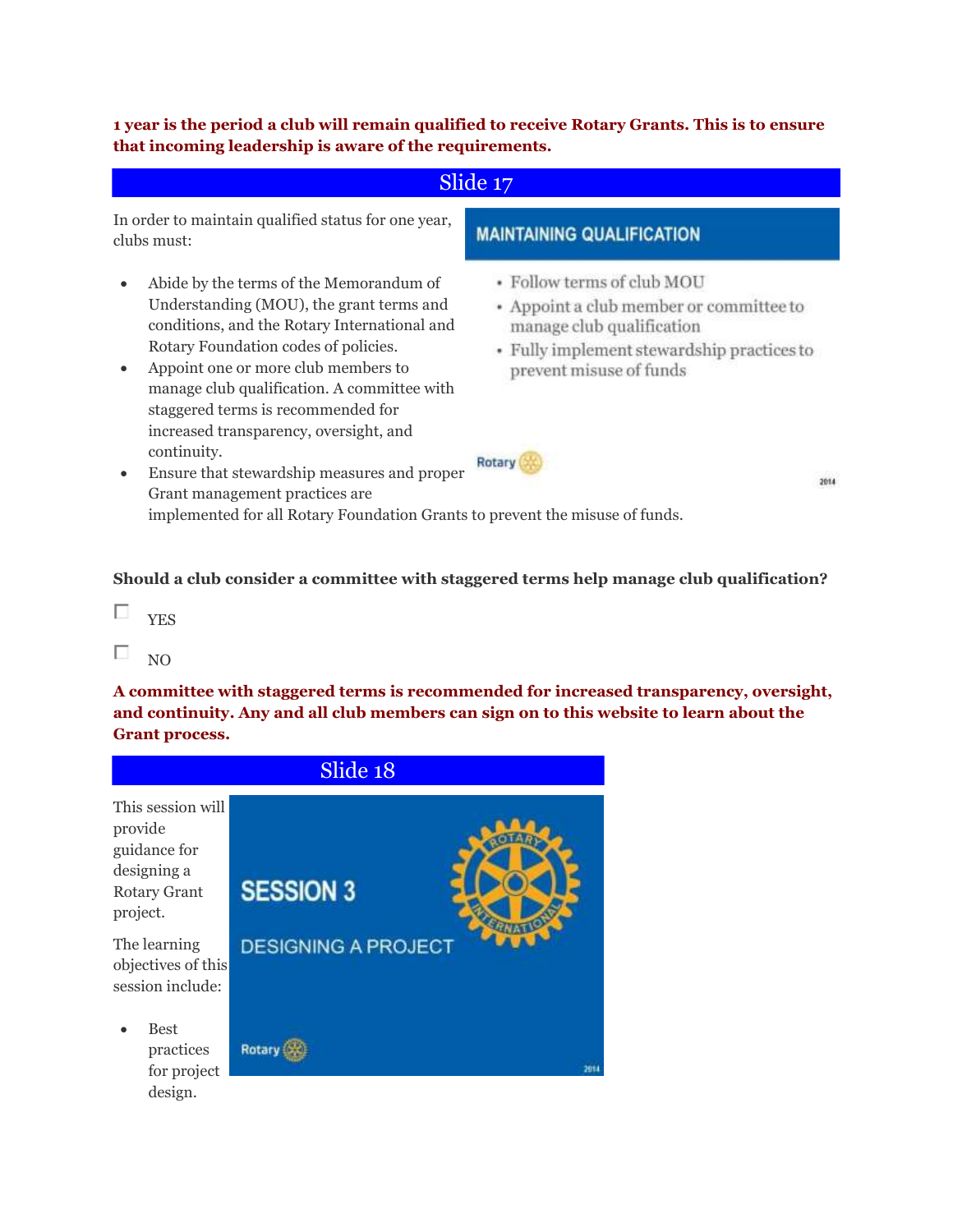- Planning your project implemention.
- Creating measurable goals.

## Slide 19

Most successful Rotary Grant projects address a community need and provide a sustainable outcome to the beneficiaries.

Rotarians should consider partnering with community members and local organizations who may provide added expertise, but all projects must be managed by Rotarians.

The project implementation plan should be shared with partners and beneficiaries.

Proper stewardship of funds requires a financial management plan before any money is received.

## **SUCCESSFUL GRANT PROJECTS**

- Meet community needs
- Are sustainable
- · Involve a partner
- Have an implementation plan
- Maintain proper stewardship of funds



2014

#### **Which are important aspects of Rotary Grant projects?**

- П Address a community need.
- п Provide sustainable outcome.
- п Proper stewardship of funds.
- П All of the above.

#### **All of the above. The Grant should address a community need, provide sustainable outcome, and ensure proper stewardship of funds.**

## Slide 20

Conducting a **Needs Assessment** should be an early part of the Grant design process. Determine:

- Which needs can be addressed by a Grant?
- What resources and skills can your club and potential partners provide?

Your needs assessment should act as guide during the project design, planning, and implementation.

**What is the benefit of a Needs Assessment early in the Grant design process?** 

#### **NEEDS ASSESSMENT\***

- Base projects on communities' needs
- Determine what resources your club and potential partners have
- 
- · Talk with the community

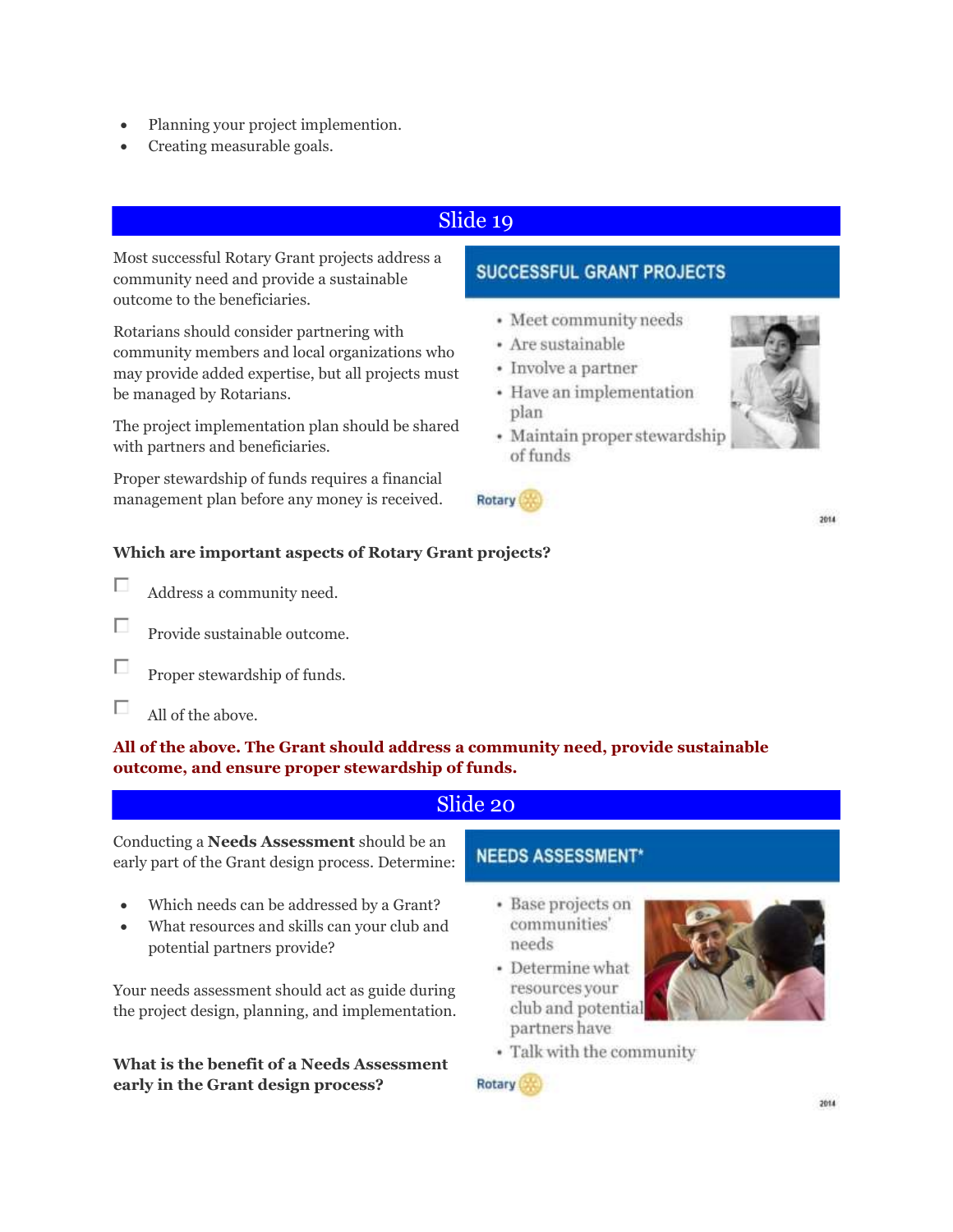- $\Box$ Keeps everyone busy with extra paperwork
- $\Box$ Makes it harder to identify potential partners
- П Acts as a guide during project design, planning, and implementation.

#### **The Needs Assessment acts as a guide during project design, planning, and implementation.**

| Slide 21                                                                                                                                                       |                                                                    |  |
|----------------------------------------------------------------------------------------------------------------------------------------------------------------|--------------------------------------------------------------------|--|
| Involve the community because greater community<br>support and involvement can lead to a more                                                                  | <b>PARTNERS</b>                                                    |  |
| sustainable and lasting impact.<br>Partners can include additional Rotary clubs,<br>Rotary Districts, The Rotary Foundation, and non-<br>Rotary organizations. | • Rotary Convention<br>• Project fairs<br>· LinkedIn<br>· Facebook |  |
| Together, these groups can assist in implementing<br>projects which could not be done alone.                                                                   | • Rotary events<br>• www.matchinggrants.org/global                 |  |
| Local District Grants - clubs can partner with<br>clubs in the District or with other districts and<br>clubs. Good communication helps keep all                | · www.rotary.org<br>Rotary                                         |  |

2014

 Global Grants - projects must have a host partner and an international partner from a different country who are involved in all Grant stages from identifying the need, planning the project, implementation, and reporting.

#### **Global Grants require an international partner?**

partners involved and allows them to provide

oversight.

П False

**Yes, Global Grants require an international partner.** 

Slide 22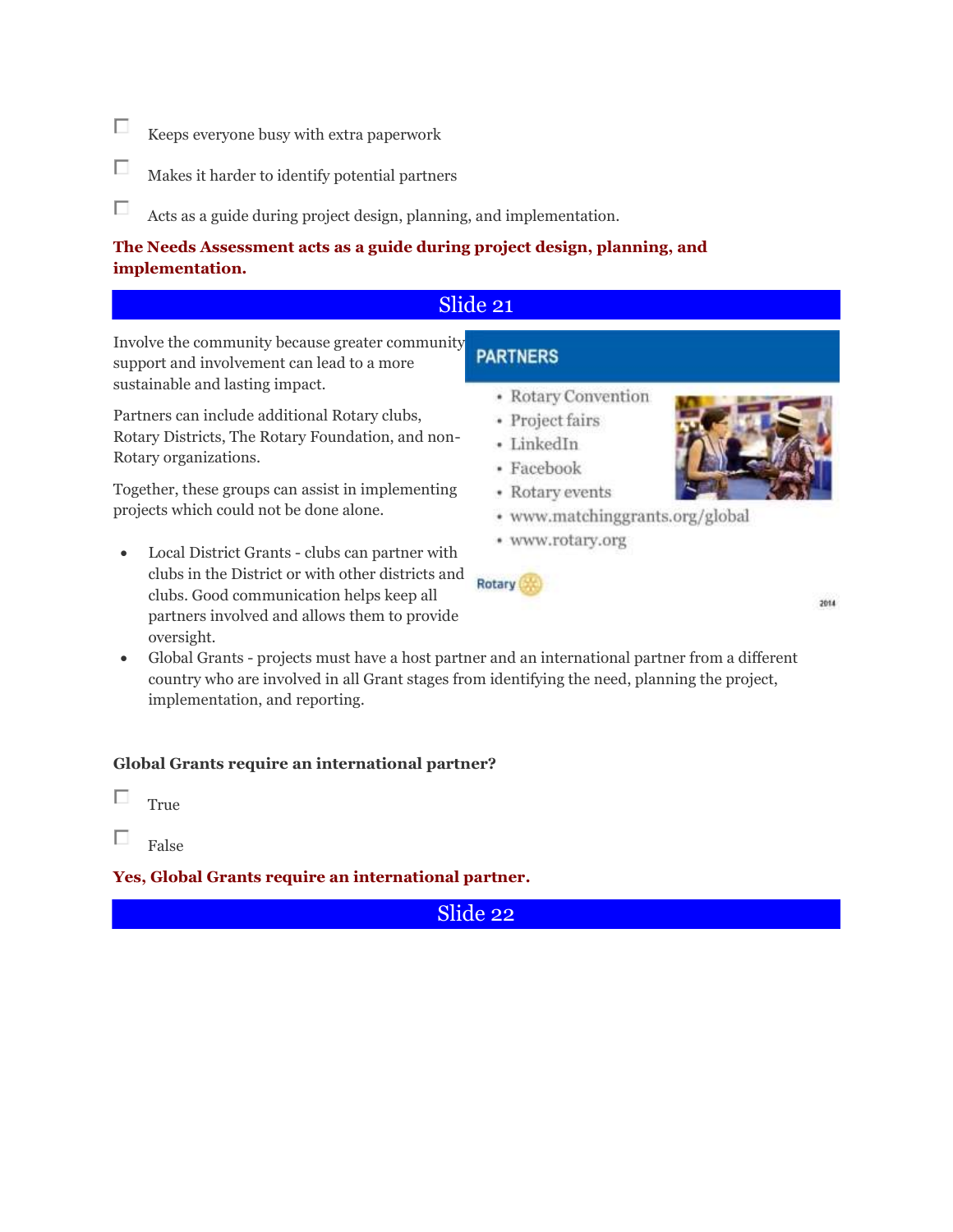Rotarians must manage all projects that receive funding from The Rotary Foundation.

Both the host sponsor and international sponsor must have committees of three Rotarians to manage the project. Roles and responsibilities should be assigned to everyone on the committees.

There must be plans for managing funds and implementing the project. The budget should include details and a timelines for the purchase and distribution of goods, training, and any other activities.

## **PROJECT PLANNING**

- Form a three-person grant committee
- Assign roles
- Make an implementation plan
- · Establish a budget
- Have a contingency plan
- Have a document retention plan

Rotary Have a contingency plan in case something goes

2014

wrong. Consider your liability to ensure that your club is protected in case something goes wrong.

Set up a process for retaining documents related to the Grant before funds are received.

#### **How many members are required for the Grant committee?**

- п One
- п Three
- п Five

of funds.

П Whole Club

#### **Three members are required from the host and international sponsoring clubs.**

#### Slide 23

The budget should be realistic and comprehensive to ensure adequate project funding.

When choosing a supplier, the Grant committee should use a competitive bidding process to ensure the highest quality goods at the best prices and should keep records of all submitted bids.

The Grant committee must disclose any potential or real conflicts of interest related to the budget. Conflicts may exist as long as they are recognized, reported, and do not involve inappropriate usage

#### **CREATING A BUDGET**

- · Realistic
- Competitive bidding
- Reasonable prices
- Disclose conflicts of interest





2014

**The bidding process is unnecessary since Rotarians do such good work, they will be given the best price for things?**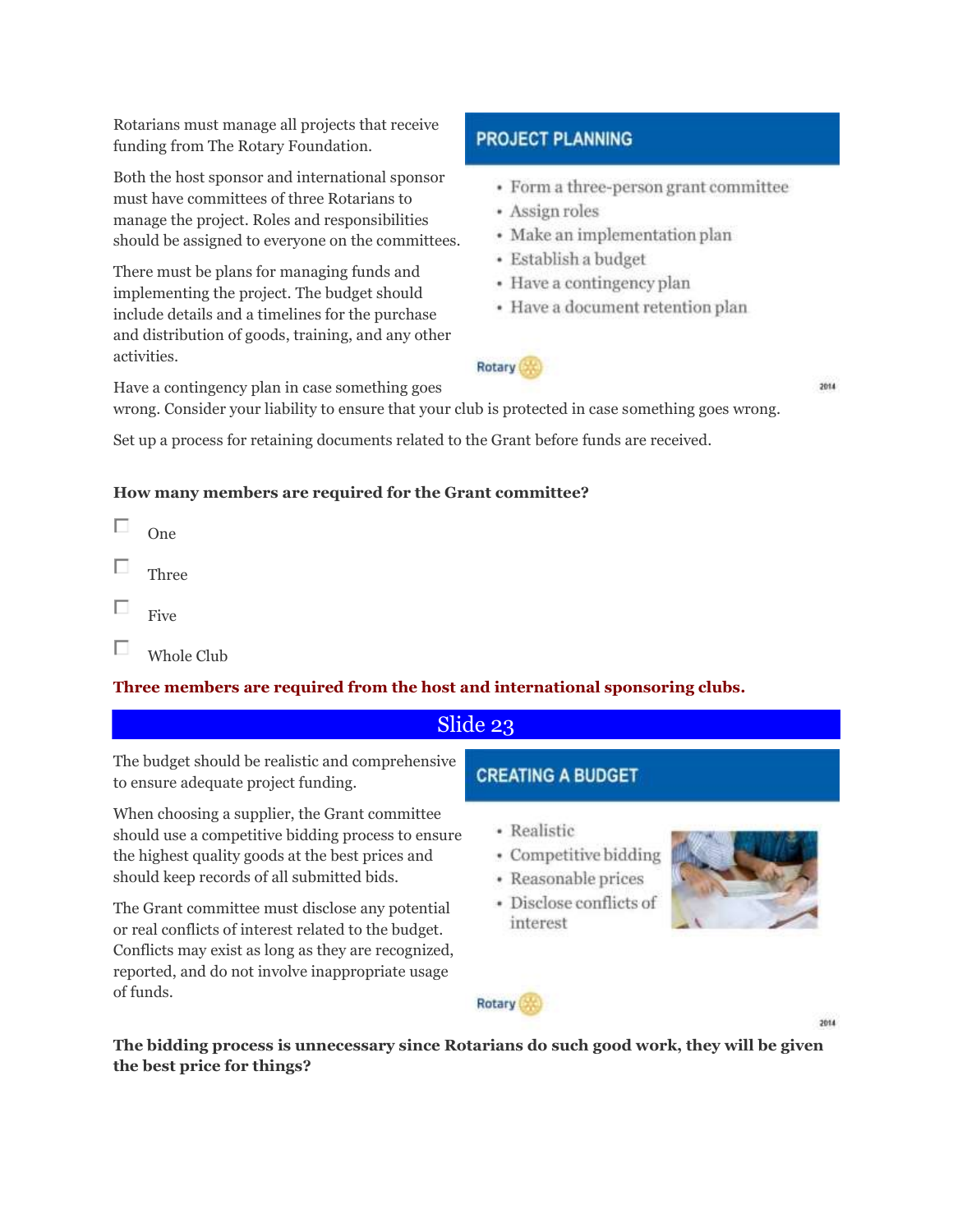

#### **No, the Grant committee should use a competitive bidding process to ensure the highest quality goods at the best prices and should keep records of all submitted bids.**

## Slide 24

Project goals should be measurable so you can determine the impact of the project. Both qualitative (descriptive) and quantitative (numeric) goals should be included.

One way to define a sustainable goal is to consider a project which changes a behavior or causes a gain in knowledge, then ensure that the project components directly support these goals.

Start with baseline data from a needs assessment, then set concrete project goals, and finally determine how and when you will measure your results.

# **SETTING GOALS**

- · Measurable
- · Sustainable
- · Qualitative
- · Quantitative
- · Gather baseline data
- Determine method of measurement





 $2014$ 

#### **Project Goals:**

- П Should be measurable.
- П May be both descriptive and numeric.



 $\Box$ All of the above.

#### **All, Project goals should be measurable, both descriptive and numeric and sustainable.**

Slide 25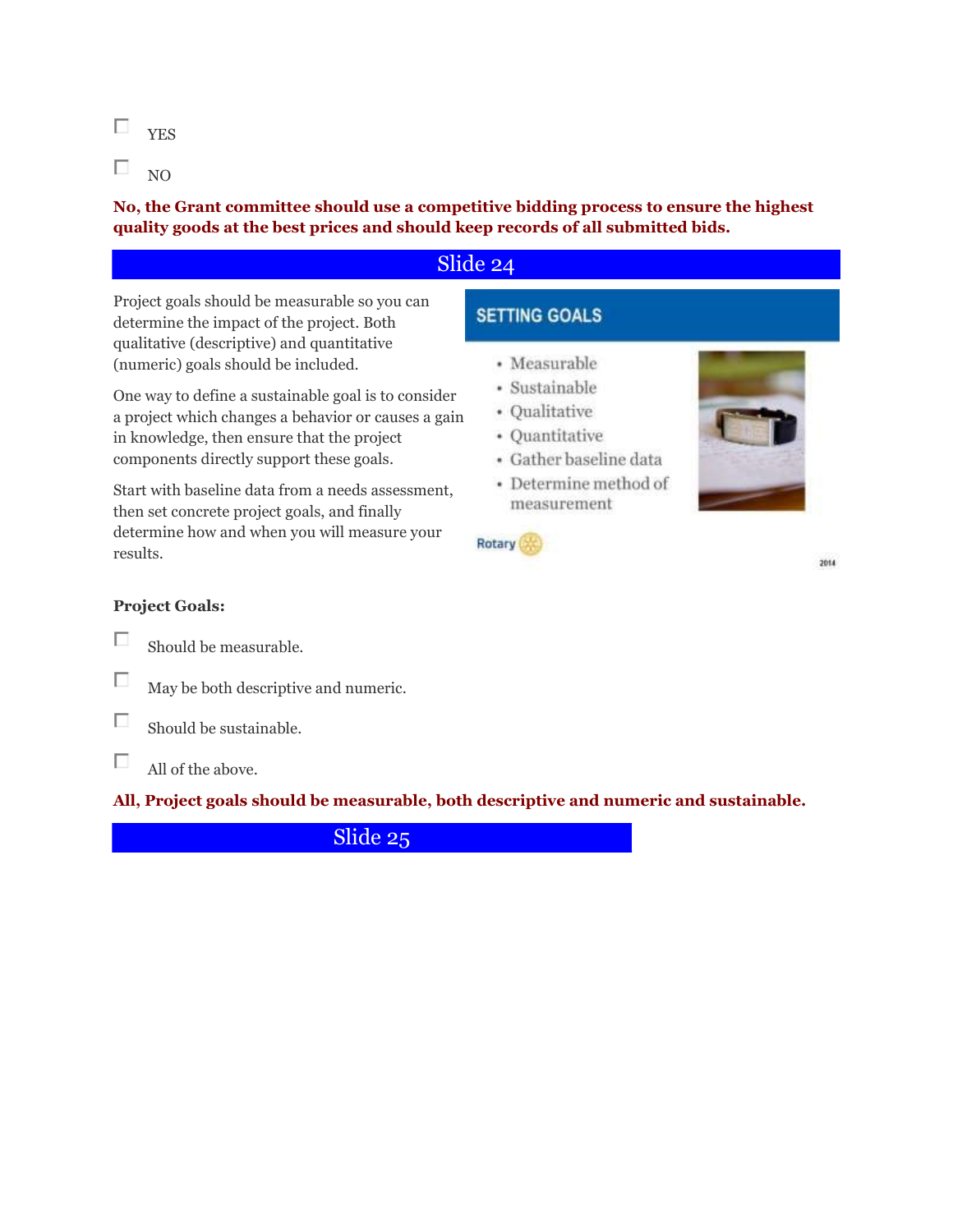This session will discuss the application process and implementing a Grant.

The learning objectives of this session are:

 Writing a successful grant.



**APPLYING FOR AND IMPLEMENTING A GRANT** 

Rotary<sup>(22)</sup>

**SESSION 4** 

- Understanding Grant financing.
- The importance of evaluations.

## Slide 26

There are two types of Rotary Foundation Grants:

- Local District Grants clubs apply to the District and follow guidelines developed by our District and the Trustees of the Foundation. Fund availability is based on Rotary Foundation SHARE donations 3 years prior. These are the funds which come back to the District for local projects.
- Global Grants clubs apply to The Rotary Foundation and follow guidelines developed by the Trustees of the Foundation.

#### **Local Grants are overseen by the District?**

П YES

П NO

**Yes, Local Grants are overseen by the District. Fund availability is based on Rotary Foundation SHARE donations 3 years prior. These are the funds which come back to the District for local projects.** 

**ROTARY FOUNDATION GRANTS\*** 

- Rotary Grants
	- Local District Grants
		- · Procedure managed by the District
		- Funds based on SHARE donations 3 years prior a C which come back to the District for Local projects.
		- Requirements are similar to Global Grants .
	- · Global Grants
		- · managed by the Foundation



2014

Slide 27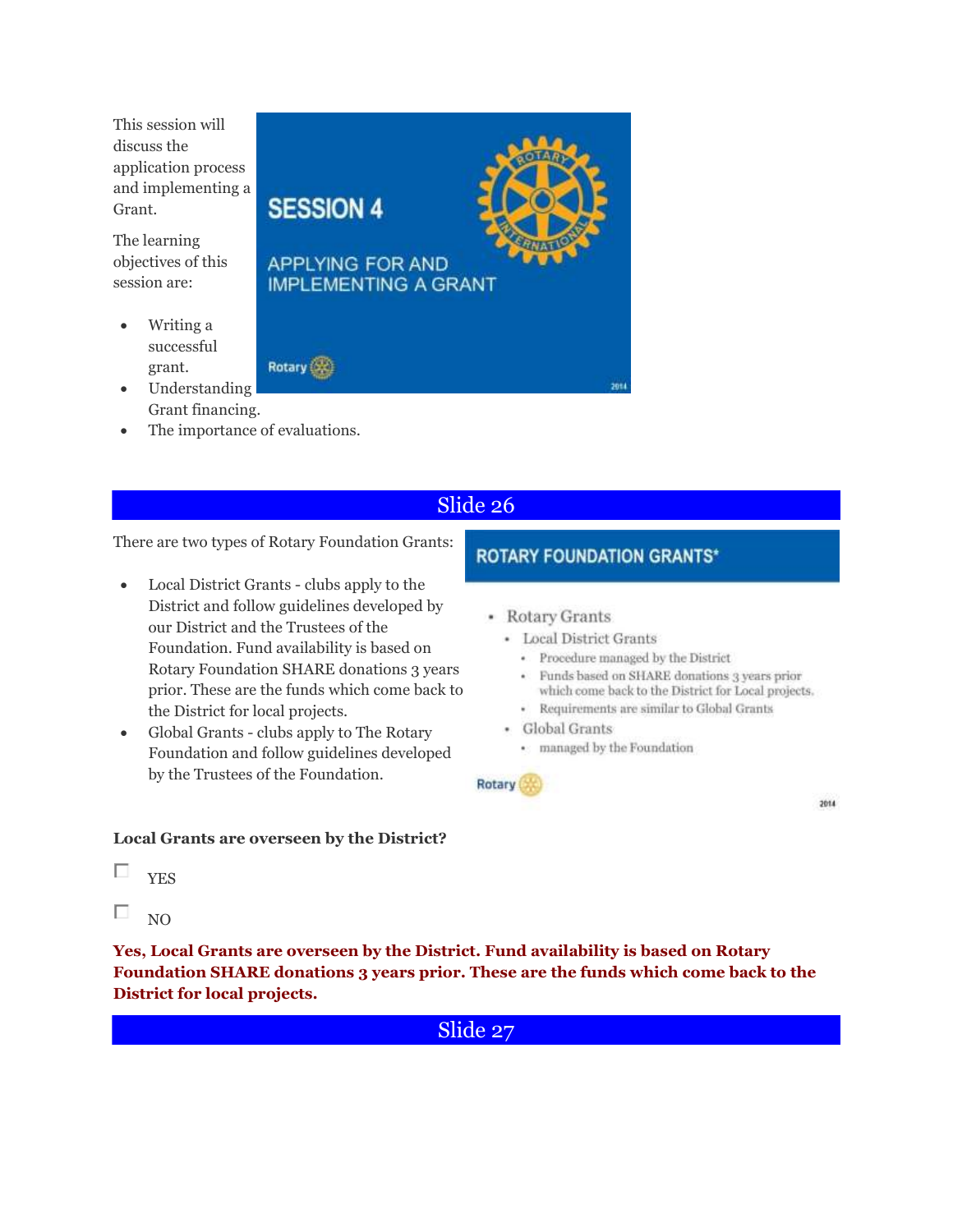Rotary clubs and districts apply to The Rotary Foundation for a Global Grant using online form at www.rotary.org.

To be eligible to receive a Global Grant, the project must:

- Support at least one of the six area of focus of The Rotary Foundation
- Meet at least one goal of that focus area
- Be sustainable
- Involve Rotary clubs in at least two districts from at least two different countries (one in the project country and at least one in another country)
- Have a minimum total budget of US \$30,000

The District must confirm that the Rotary club is qualified to receive the Global Grant.

#### **What is the minimum budget of a Rotary Global Grant?**

- П \$10,000
- П \$30,000
- П \$50,000
- П No minimum

#### **US \$30,000 is the minimum total budget of an International Rotary Grant project.**

| Slide 28                                                                                                                                                            |                                                                                                                                                                   |  |  |
|---------------------------------------------------------------------------------------------------------------------------------------------------------------------|-------------------------------------------------------------------------------------------------------------------------------------------------------------------|--|--|
| The six areas of focus of The Rotary Foundation<br>are:                                                                                                             | <b>AREAS OF FOCUS</b>                                                                                                                                             |  |  |
| <b>Promoting Peace</b><br><b>Fighting Disease</b><br>Providing Clean Water<br>Saving Mothers and Children<br><b>Supporting Education</b><br>Growing Local Economies | Peace and conflict prevention/resolution<br>Disease prevention and treatment<br>Water and sanitation<br>Maternal and child health<br>Basic education and literacy |  |  |
| Each area of focus has specific goals to refine<br>projects to meet real community needs.                                                                           | Economic and community development<br>Rotary<br>2014                                                                                                              |  |  |

#### **Must Global Grants be in one of the six areas of focus for consideration?**

## **APPLYING FOR GLOBAL GRANTS**

- Online application process
- Meet goals of area of focus
- · Be sustainable
- Involve Rotary clubs in two districts
- · Minimum total budget of US\$30,000
- District confirms club is qualified

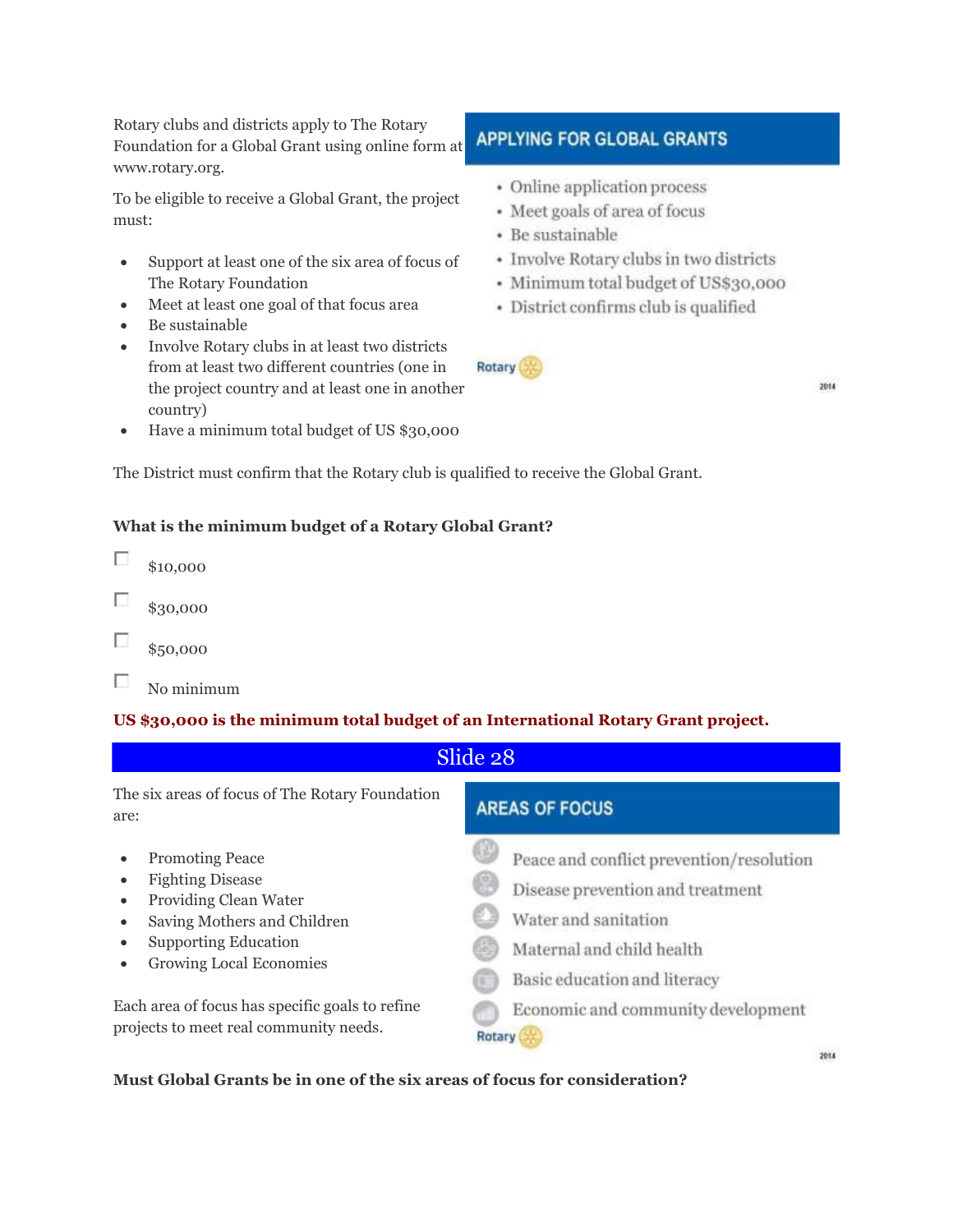

#### **Yes, Global Grants must be in one of the six areas of focus and meet at least one goal of that focus for consideration.**

## Slide 29

To be sustainable, a project or activity must meet a community need and continue to have an impact after the initial Grant funds are expended.

- Consider the values and culture of the project's beneficiaries.
- Involve community members in selecting equipment. Purchase equipment and technology from local sources whenever possible. Spare parts should be available within the community. Train community members to maintain and repair equipment. Local funding sources should cover long-term operation, maintenance, and repair.

## **SUSTAINABLE PROJECTS**

Giving a community the skills and knowledge to maintain project outcomes for the long term, after grant funds have been

expended.



3014

Choose a project to strengthen beneficiaries' knowledge and skills through education and training.

Rotary

- Collaborate with local organizations to partner and supply expertise and assume leadership roles for sustaining project outcomes.
- Develop clear and measurable project objectives and a method for collecting data. Ideally demonstrate change for at least three years.

#### **Is sustainability import to The Rotary Foundation?**

П YES

П NO

**Yes, a project or activity must meet a community need and be sustainable and continue to have an impact after then initial Grant funds are expended.** 

## Slide 30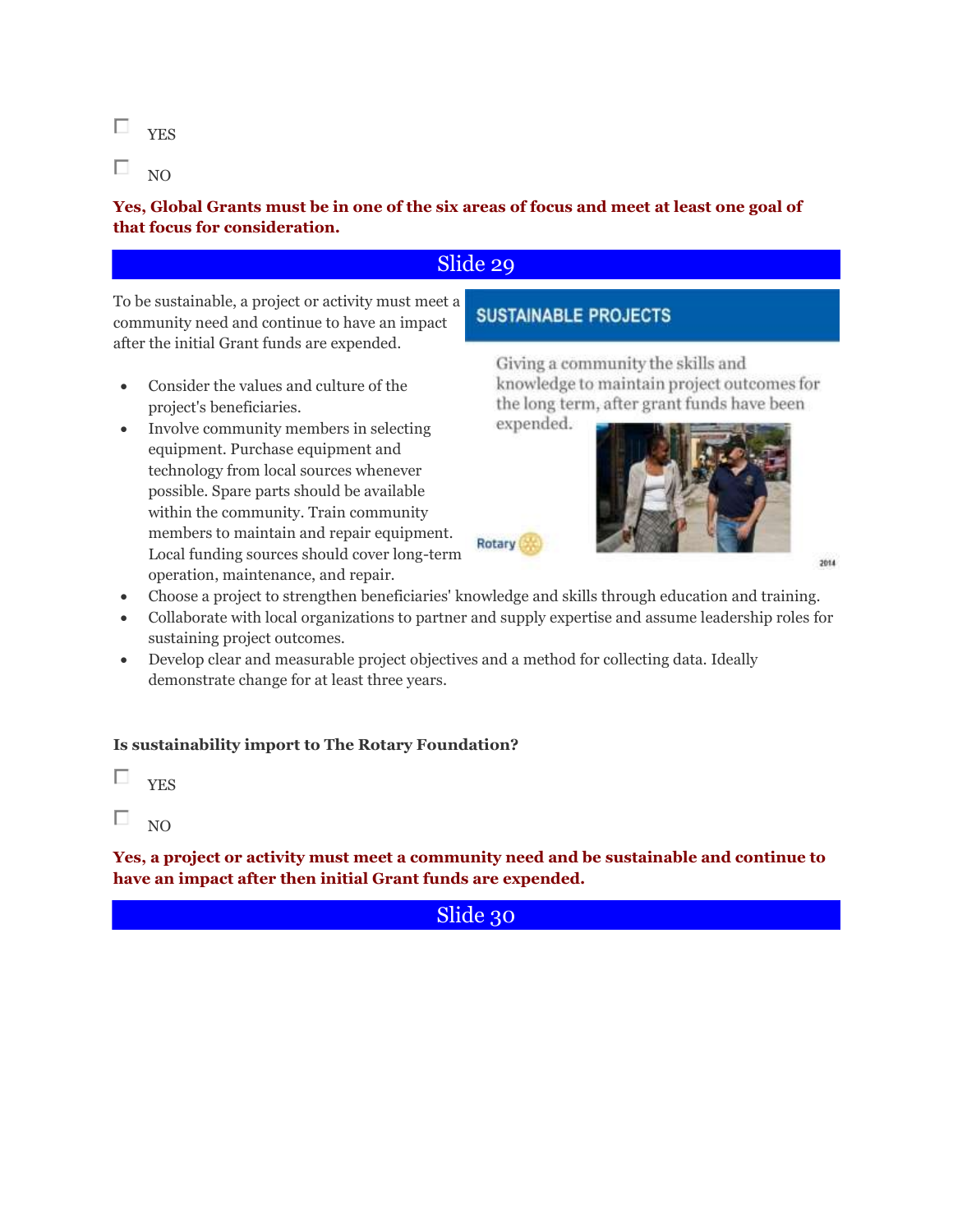The Grant process involves an online application at www.rotary.org.

Before beginning the application process, consider the project contacts, title, area of focus, implementation plan, and budget.

Rotary staff can assist with questions about the application through a messaging function within the Grant application system. This will help you ensure that your application is complete before submitting it.

#### **What if I need help with the computer aspects of the online Global Grant application?**

П Click around until things work.

П Ask your club nerd.

П Give up.

 $\Box$ Ask Rotary for help through the messaging function.

#### **Rotary staff can assist with questions about the application through a messaging function within the Grant application system.**

Rotary

| $S$ lide $31$                                                                                                                                                                                                                                              |                    |                                                                                 |                                                                                                                                                                                                                                                                                                                                                                                                                                                                                                                                                                                                                                                                            |  |
|------------------------------------------------------------------------------------------------------------------------------------------------------------------------------------------------------------------------------------------------------------|--------------------|---------------------------------------------------------------------------------|----------------------------------------------------------------------------------------------------------------------------------------------------------------------------------------------------------------------------------------------------------------------------------------------------------------------------------------------------------------------------------------------------------------------------------------------------------------------------------------------------------------------------------------------------------------------------------------------------------------------------------------------------------------------------|--|
| Depending on the project's budget and complexity,<br>there may be multiple steps to the Grant review                                                                                                                                                       | <b>APPLICATION</b> |                                                                                 |                                                                                                                                                                                                                                                                                                                                                                                                                                                                                                                                                                                                                                                                            |  |
| process.<br>Once the Grant is approved, the primary contacts<br>from the partner clubs will receive formal<br>notification.<br>The Club President and/or District Rotary<br>Foundation Chair must authorize the legal<br>agreement to implement the Grant. |                    | <b>Rotary Grants</b><br>----<br>--<br><b>CONTRACTOR</b><br>may think list links | <b>Digitt Rile</b><br>trings his advance prim a britis constabilistic<br><b>Thomas ( content exp</b><br>to be the fact of the set of the office in red in constant. Send in our case is deducted in the factor operation of the company<br>advance three and serving bring man or one-entered see-<br>THE TRANSMITTER AND RELEASED FOR A REPORTED A STATE OF A REAL ACCUMULATION AND A RELEASED FOR A RELEASED<br>because the de las as agency and count additional interest of the construction countries are as agency in countries as<br>Include this directed Post Alasmas is in the forest conserves given primary sellings plans including A<br><b>Pinters Lines</b> |  |
| Is the Rotary Grant Review process easy?<br>YES                                                                                                                                                                                                            | Rotary             |                                                                                 |                                                                                                                                                                                                                                                                                                                                                                                                                                                                                                                                                                                                                                                                            |  |
| NΟ                                                                                                                                                                                                                                                         |                    |                                                                                 |                                                                                                                                                                                                                                                                                                                                                                                                                                                                                                                                                                                                                                                                            |  |

**No, but Rotary will work with your Grant committee to assure everything is in place to have a successful Rotary project. This may take time. Remember, the District has a number of members who have negotiated the Grant process with great success, and these** 

## **GLOBAL GRANT FIRST STEPS**

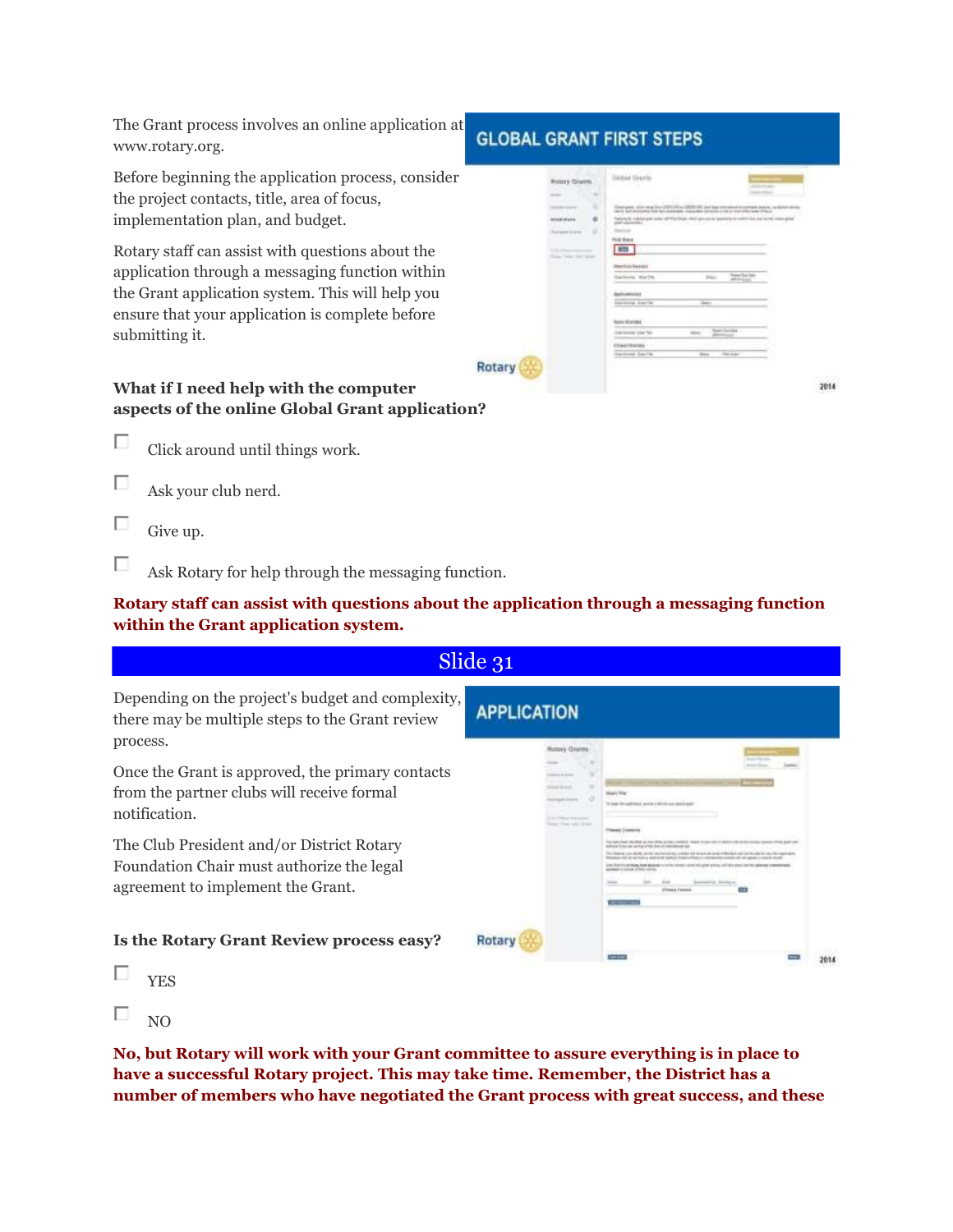#### **Rotarians are willing to help. Contact Dr. Peter Apicella, Rotary Foundation District Committee Chair for help.**

Slide 32

Financing Guidelines:

The minimum total budget for a Rotary Foundation Global Grant project is US \$30,000.

Clubs and Districts can contribute to the financing of a Global Grant using:

- District Designated Funds (matched dollar for dollar by the Foundation's World Fund)
- Rotarian cash contributions (outright gifts from Rotarians or funds from Rotarian-led fundraisers; matched 50 cents to the dollar by Rotary the Foundation)

## **GLOBAL GRANT FINANCING**

- Minimum budget for a global grant is US\$30,000
- DDF matched 100% with World Fund
- Rotarian and non-Rotarian cash contributions matched 50% with World Fund

 Non-Rotarian cash contributions (donations from other organizations, businesses, or people; matched 50 cents to the dollar by the Foundation)

#### **When Rotarians donate money toward a Global Grant, what is the Rotary Foundation match?**

- П District Designated Funds are matched dollar for dollar
- П Rotarian Cash Contributions are matched 50 cents to the dollar
- П Non-Rotarian Cash Contributions are matched 50 cents to the dollar
- П ALL OF THE ABOVE

**Donations made to Global Grant Projects are matched dollar for dollar for District Designated Funds and 50 cents to the dollar for Rotarian and non-Rotarian cash contributions.** 

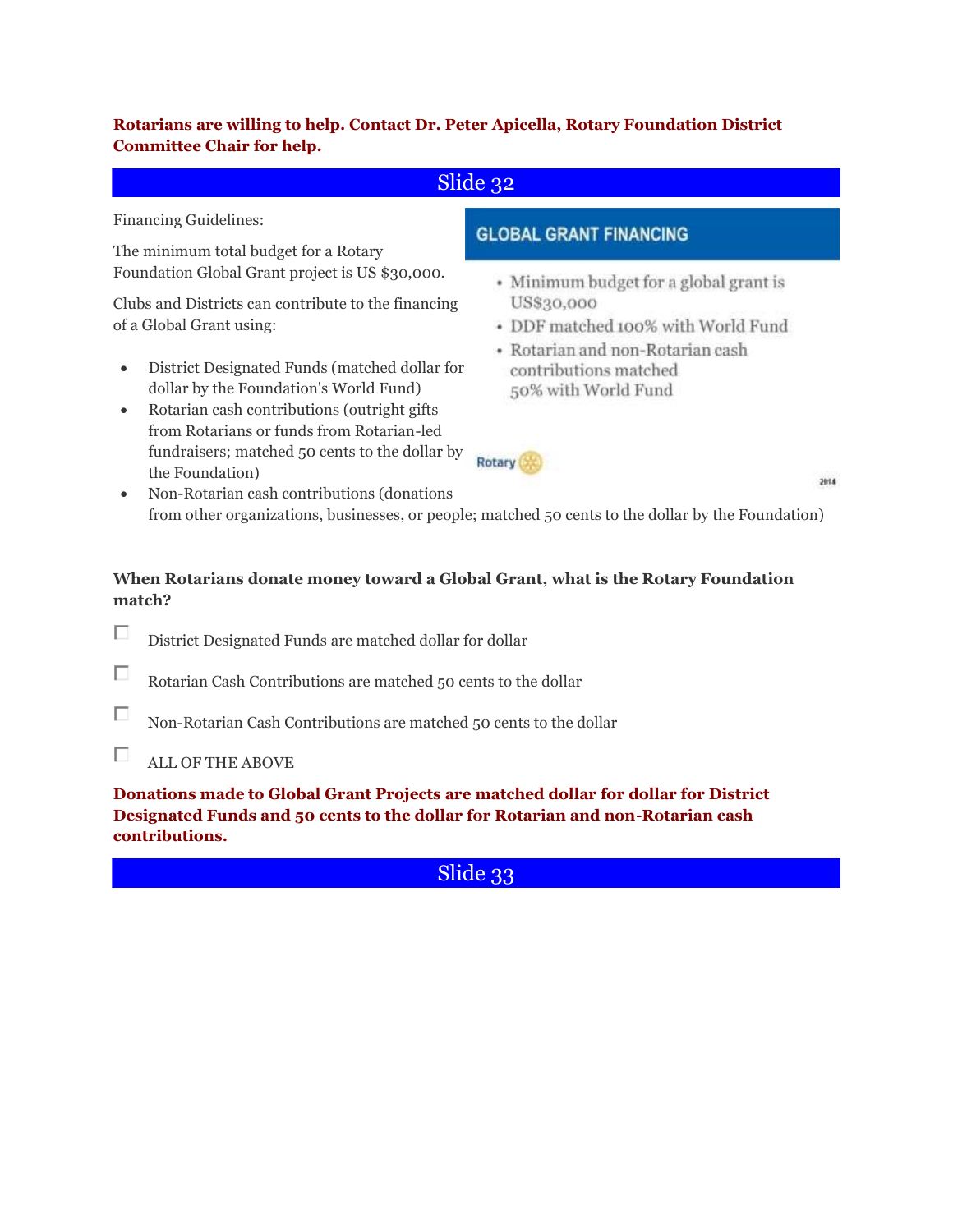Additional Financing Guidelines:

- International sponsors of humanitarian projects are required to provide at least 30 percent of the total sponsor funding.
- Rotarians cannot collect funds from beneficiaries or cooperating organizations in exchange for receiving the grant.
- Contributions cannot come from other Rotary grant projects.
- Cash contributions should always be credited to the individuals who gave the funds. Rotarians cannot collect funds from Rotarian/non-Rotarian individuals and claim

### **FINANCING GUIDELINES**

- International sponsors provide at least 30% of total sponsor funding
- · Funds cannot be raised from beneficiaries or cooperating organizations in exchange for a grant
- Funds cannot come from other grants
- Contributions credited to donor



2014

the donation as their own, unless they have received explicit permission from the donor to do so.

#### **Are International Partners required to donate funds?**

П Yes, \$30,000.

Yes, at least 30% of total sponsor funding.

- П No, \$0 required.
- П No, donations are unlimited and not restricted.

#### **Yes, International sponsors are required to provide at least 30 percent of the total sponsor funding.**

## Slide 34

A conflict of interest exists when a Rotarian may benefit financially or personally from grant activities. This can be either direct (the Rotarian benefits) or indirect (an associate of the Rotarian benefits).

- Financial benefits could include receiving grant funds for being a project manager or receiving grant funds as a vendor for the project.
- Personal benefits could include receiving a promotion, getting business referrals, or gaining publicity or improved social standing.

## **CONFLICT OF INTEREST**

- Exists when a Rotarian benefits financially or personally from a grant
- Benefit can be direct to a Rotarian or indirect to an associate of the Rotarian





Associates can include family members, friends, other Rotarians, personal acquaintances, colleagues, and business partners.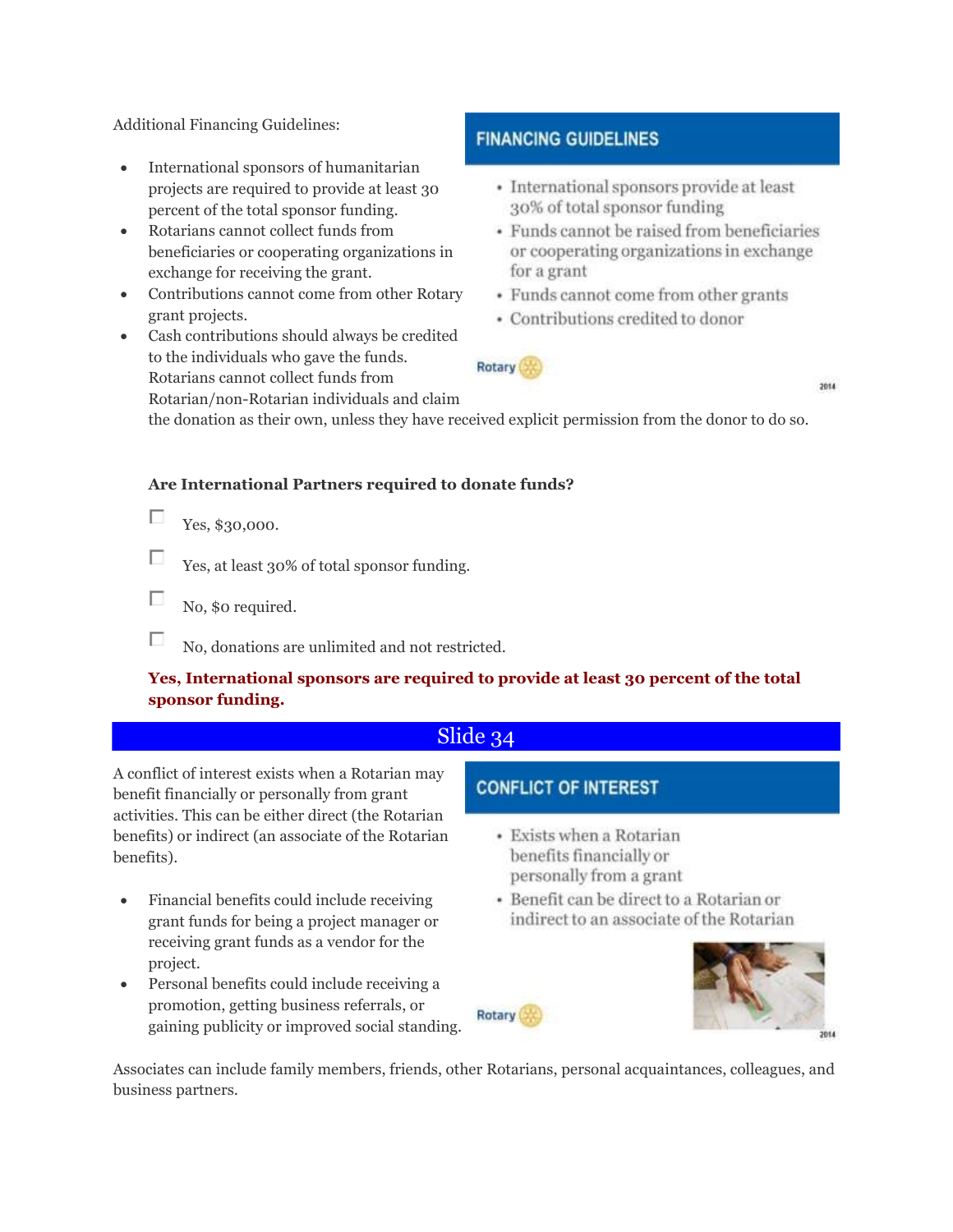Note, an actual or perceived conflict of interest does not necessarily disqualify a Rotarian from participation in a Rotary grant. Rotarians must disclose any conflicts of interest on the grant application. If Rotarians aren't sure whether a particular situation is a conflict of interest, they should talk with their grant officers. Eligibility for participation will be determined case by case upon disclosure of the conflict of interest.

#### **Since Rotarians follow the 4-Way Test, there are no risks for Conflicts of Interest in a project?**

П YES

п NO

**Rotarians have a reputation for professional integrity. Addressing and preventing conflict of interest helps preserve this reputation for the club, district, and The Rotary Foundation. By freely disclosing any direct or indirect association with the grant project, Rotarians help ensure fair process and transparency in the use of Foundation funds.** 

## Slide 35

Communication is crucial to a successful implementation.

The Rotary club must implement a financial management plan for Grant funds, including:

- A separate bank account
- A plan to transfer the custody of the account, if necessary
- A plan to disburse funds with appropriate record keeping
- Any requirements related to local laws.

## **IMPLEMENTATION\***

- Communication
- · Financial management plan
- Record keeping
- · Follow original plan

Rotary

Detailed records will simplify reporting on the use

of Grant funds, responding to inquiries, and increasing the transparency of how Grant funds are managed.

Note, for Global Grants, any changes to the scope or budget of your project requires Rotary's approval. For District Grants, please notify your District Foundation Chair.

#### **The Financial Management Plan includes each of the following items, except:**

- П Separate bank account
- П Plan to transfer custody, if necessary
- П Plan to disburse funds



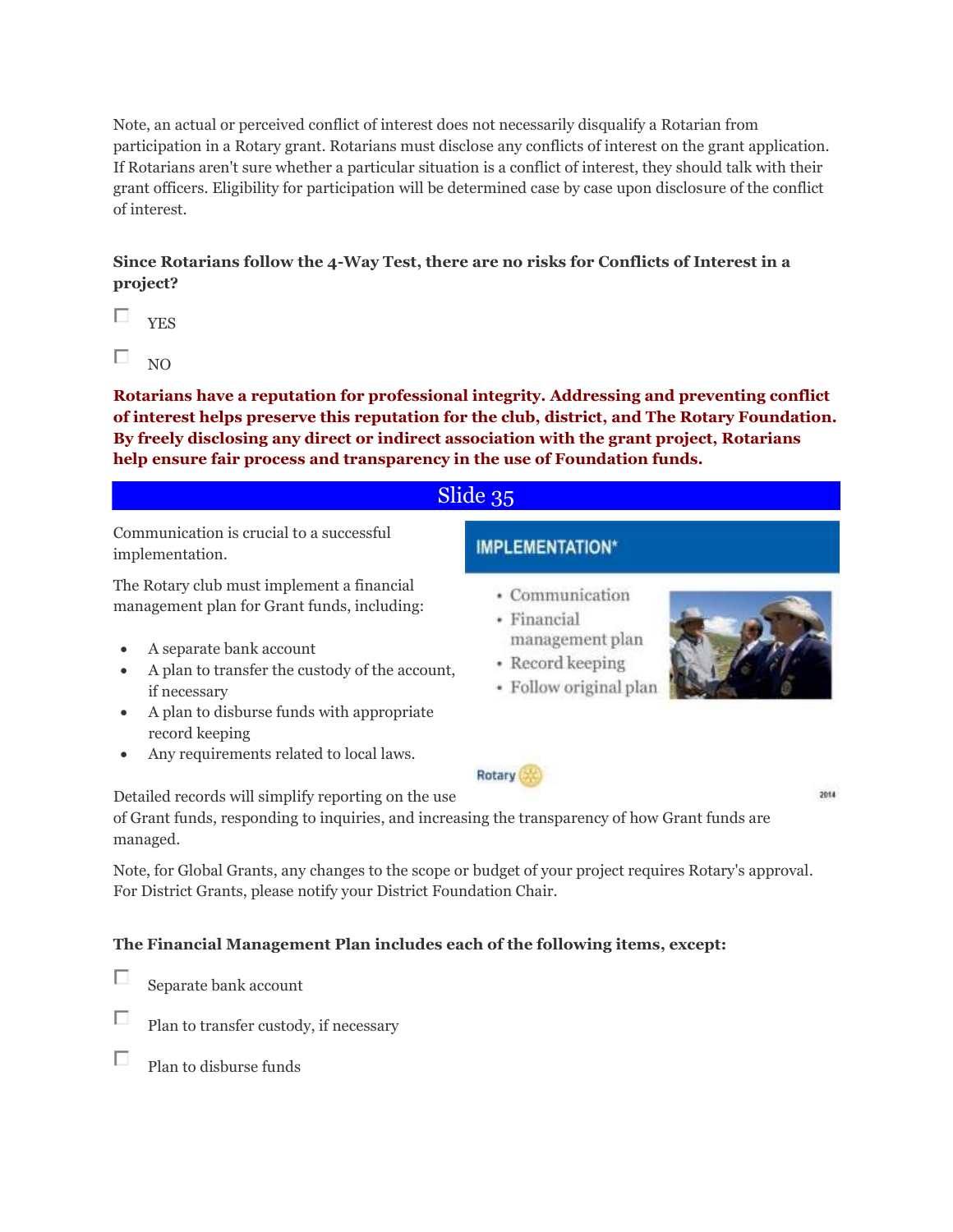#### П Method to use funds for other Grants, if needed

**The financial management plan includes separate bank account, plan to transfer custody, if necessary, and a plan to disburse funds with appropriate record keeping. Funds from each account can only be used toward that specific approved Grant.** 

#### Slide 36 Conducting an evaluation helps assist your club **EVALUATION** with reporting requirements, determines the success of the project, and identify areas for future · Assists with improvement. reporting Use lessons learned to replicate successes and • Improves future adjust for challenges in the next project. projects Use the goals set during the planning stage to • Is based on goals evaluate the success of a project or activity. · Is ongoing The data and evaluation method and · Identifies successes frequency should be set during the planning stage.

• Project evaluation should occur during implementation, through completion, and beyond.

Rotary

2014

• Promoting project and activity successes, both within your club and with the public will help gets others involved and interested in participating in Rotary and let donors know how funds were spent.

#### **Why bother with a conducting an evaluation?**

- П Helps assist your club with reporting requirements
- П Determines the success of the project
- П Identify areas for future improvement

#### **The Grant evaluation helps assist with reporting requirements, determines the success of the project, and identify areas for future improvement.**

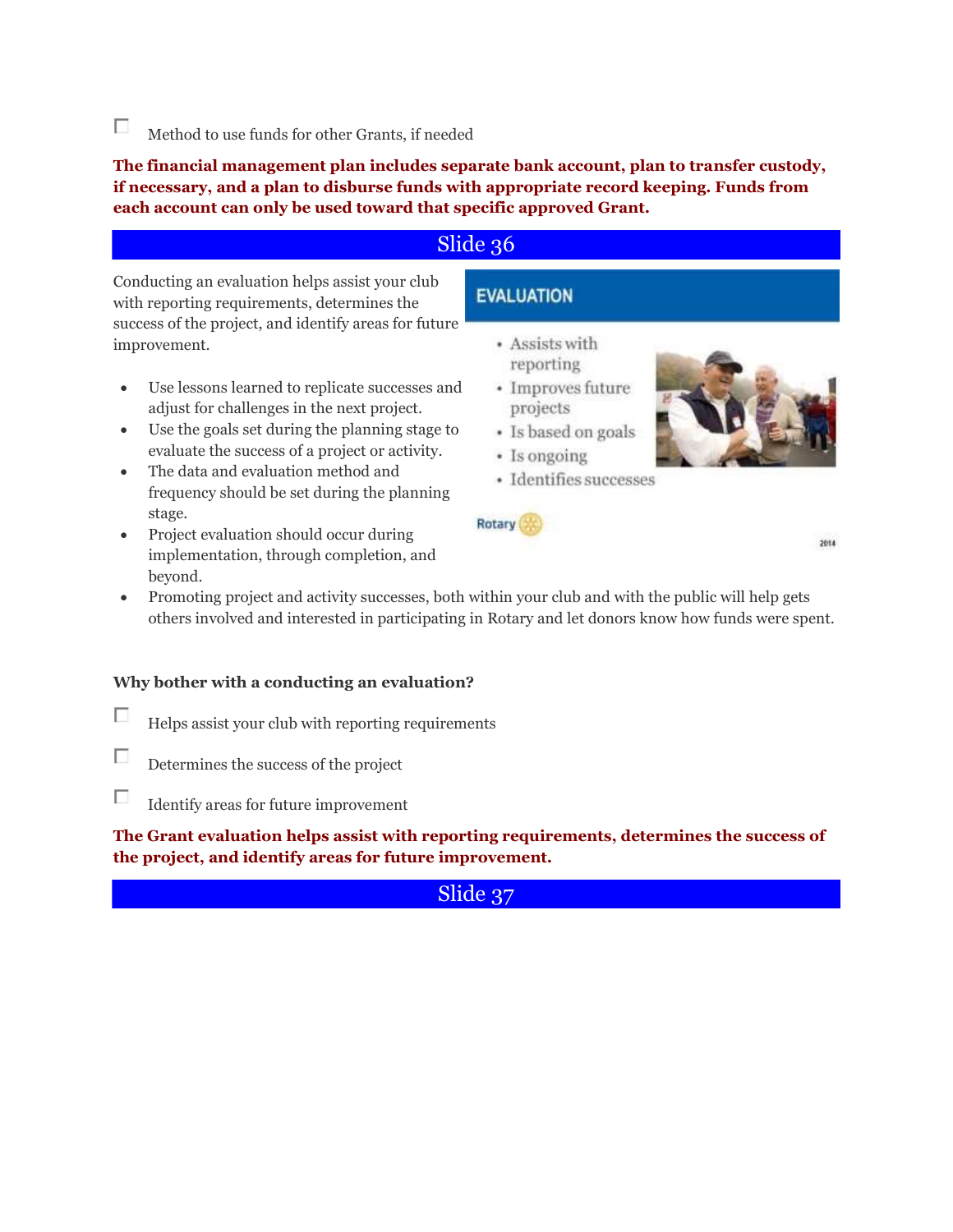This session will discuss oversight and reporting of Rotary Foundation Grants.

Foundation Grants require care in managing funds and maintaining appropriate records. Doing so will assist with reporting requirements.

The learning objectives of this session are:

- Identifying best practices for management funds and record keeping.
- Understanding which documents need to be retained.
- Understanding reporting requirements.



#### **What do you think a Rotary donor's confidence depends upon?**

- П Quality
- П Oversight
- П Transparency
- П Accountability
- п ALL OF THE ABOVE

**Donations to The Rotary Foundation come from donors with confidence on the quality, oversight, transparency, and accountability of Rotary.** 

## Slide 38

Clubs must follow standard business practices for managing Grant funds.

Good stewardship is achieved by putting systems in place that create club-wide awareness of the use of funds. Widespread knowledge helps prevent mismanagement. Irregularities or misuse of Grant funds should be reported immediately.

Submit timely, complete, and accurate reports to demonstrate good stewardship of funds to the Foundation and all Grant partners.

Remember, donor's confidence depends on quality, Rotary oversight, transparency, and accountability in managing funds.

## **STEWARDSHIP**

Stewardship is the responsible management and oversight of grant funds, including:

- Reporting any irregularities
- Rotarian supervision
- · Financial records review
- Oversight of funds
- · Timely submission of reports

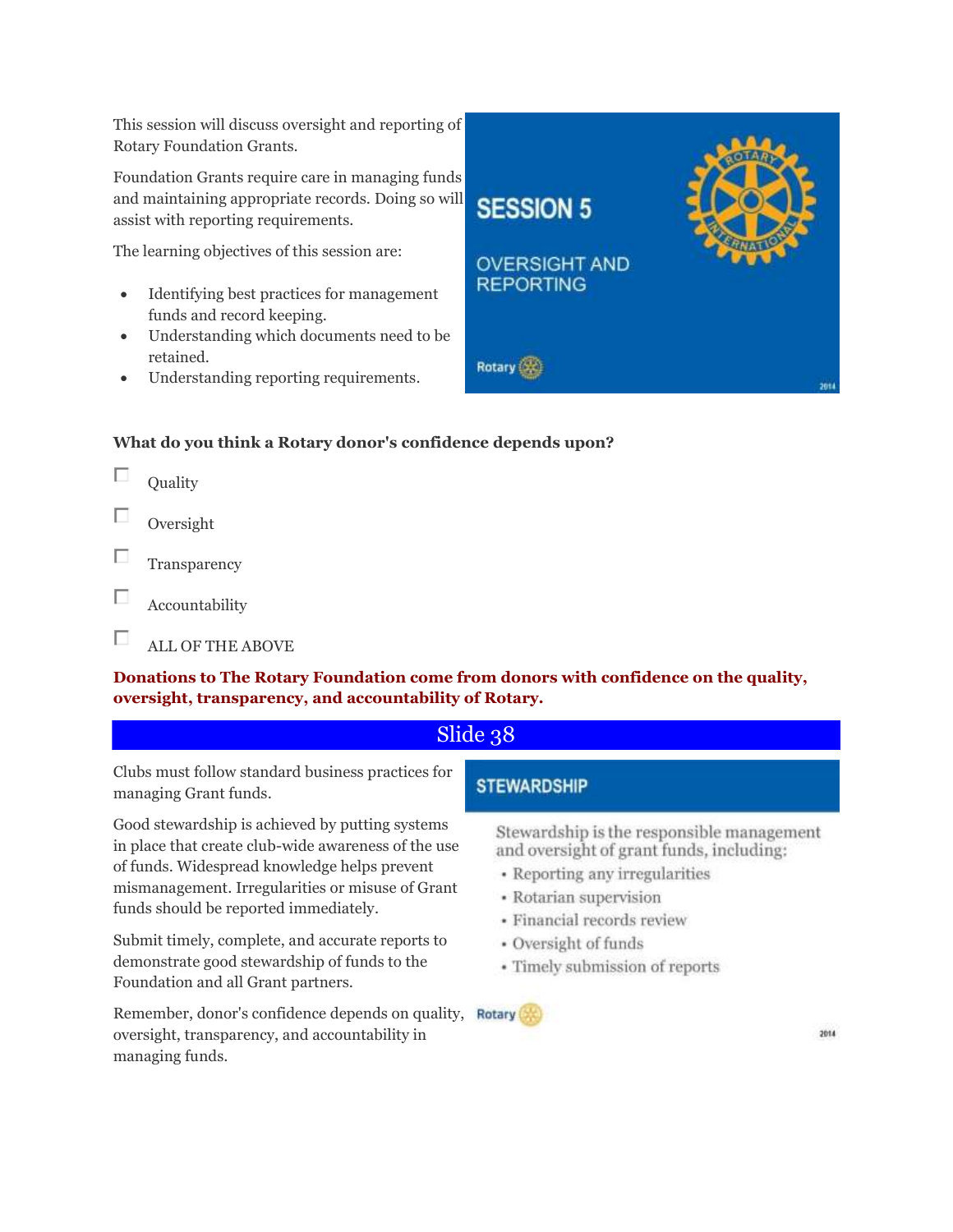**Clubs must follow complex business practices including using accountants and lawyers to manage Grant funds?** 

П YES

П NO

**No, standard business practices must be followed. Good stewardship is achieved by putting systems in place that create club-wide awareness of the use of funds.** 



**Most commonly asked question: Do I need a separate account for each Grant?** 

П. YES

П NO

**Yes, sorry, we know there may be added costs, but to prevent co-mingled funds and improve tracking of transactions, all Local District Grants and Global Grants MUST have their own separate bank accounts.** 

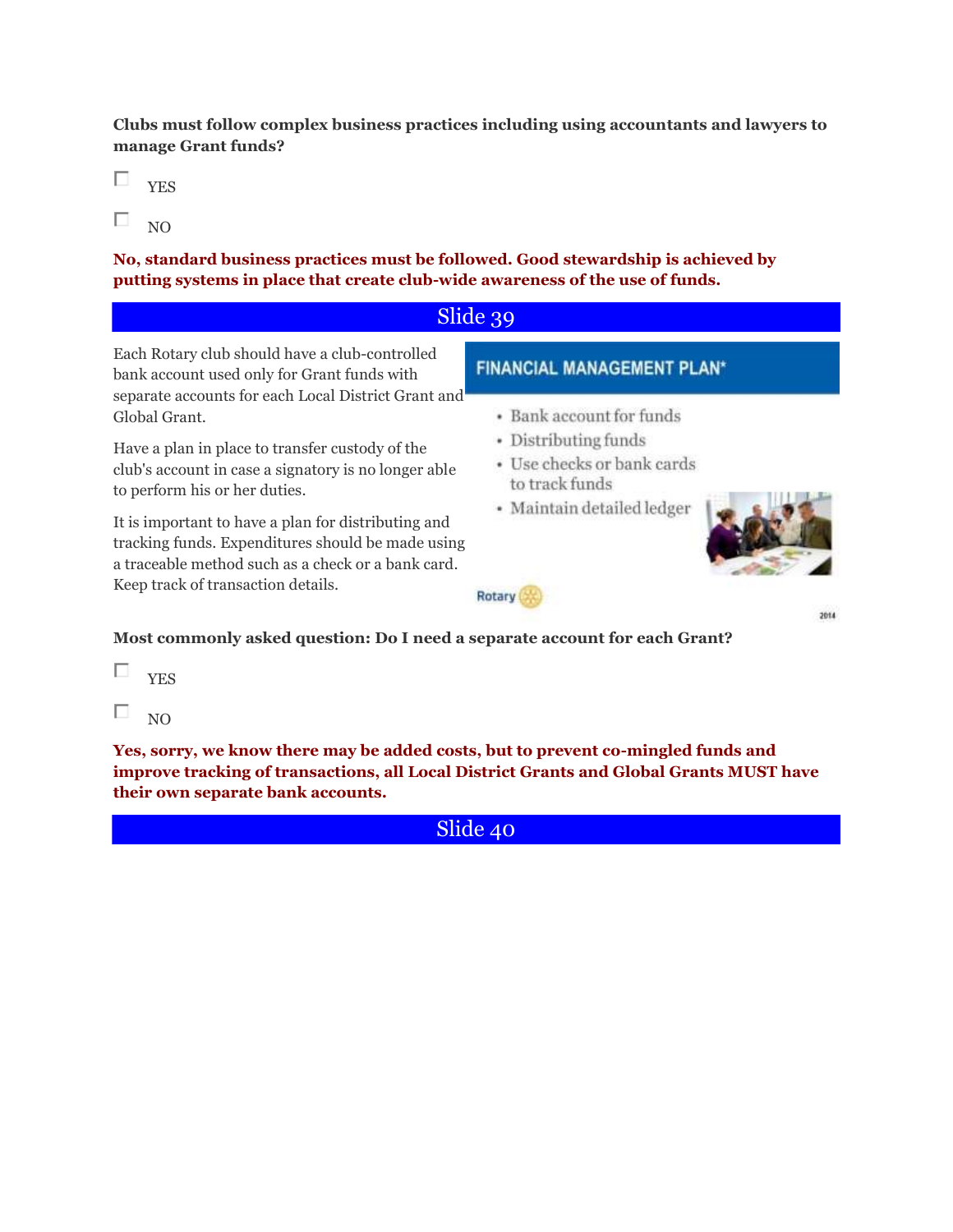All Grant documents should be accessible to The Rotary Foundation, partners, and your Rotary club. Consider a binder, computerized file system, or scanned documents on a shared network.

Documents must be retained for a minimum of five years - or longer if local law requires it.

#### **How long do I need to keep documents?**

- п 1 year Г 3 years
- 
- п 5 years
- П based on local laws

#### **Maintain documents at least 5 years, or longer if local laws require it.**

## Grant Reporting is a key component of proper stewardship and management.

- Verifies that grants were managed properly and implemented in accordance with Rotary Grant policies.
- Provides an opportunity for communication between partners, building the trust necessary to continue the partnership and support future projects.
- Allows project partners and the Rotary Foundation to celebrate successes and learn from challenges.
- Encourages future giving because donors are confident that funds have been used as intended.

#### Provides valuable evaluation data that the Foundation uses to improve the Grant process.

- Allows Rotary to demonstrate to current and future donors the effectiveness and the impact of its Grants.
- Allows project outcomes in each area of focus to be aggregated and marketed to Rotary's audiences.

**Rotary** 

Note, when a club has completed the Grant project evaluation and maintained records in accordance with the club Memorandum of Understanding, completing the Foundation's reporting requirements is simple.

#### **Grant Reporting is a key component of proper stewardship and management.**

П YES

## **DOCUMENT RETENTION**

- Provide access to documents for transparency
- Retain for a minimum of five years
- · Make copies





Slide 41

2014

## **REPORTING REQUIREMENTS**

Reporting:

- · Verifies grants were managed properly
- · Provides valuable data for your club, partners, and Rotary

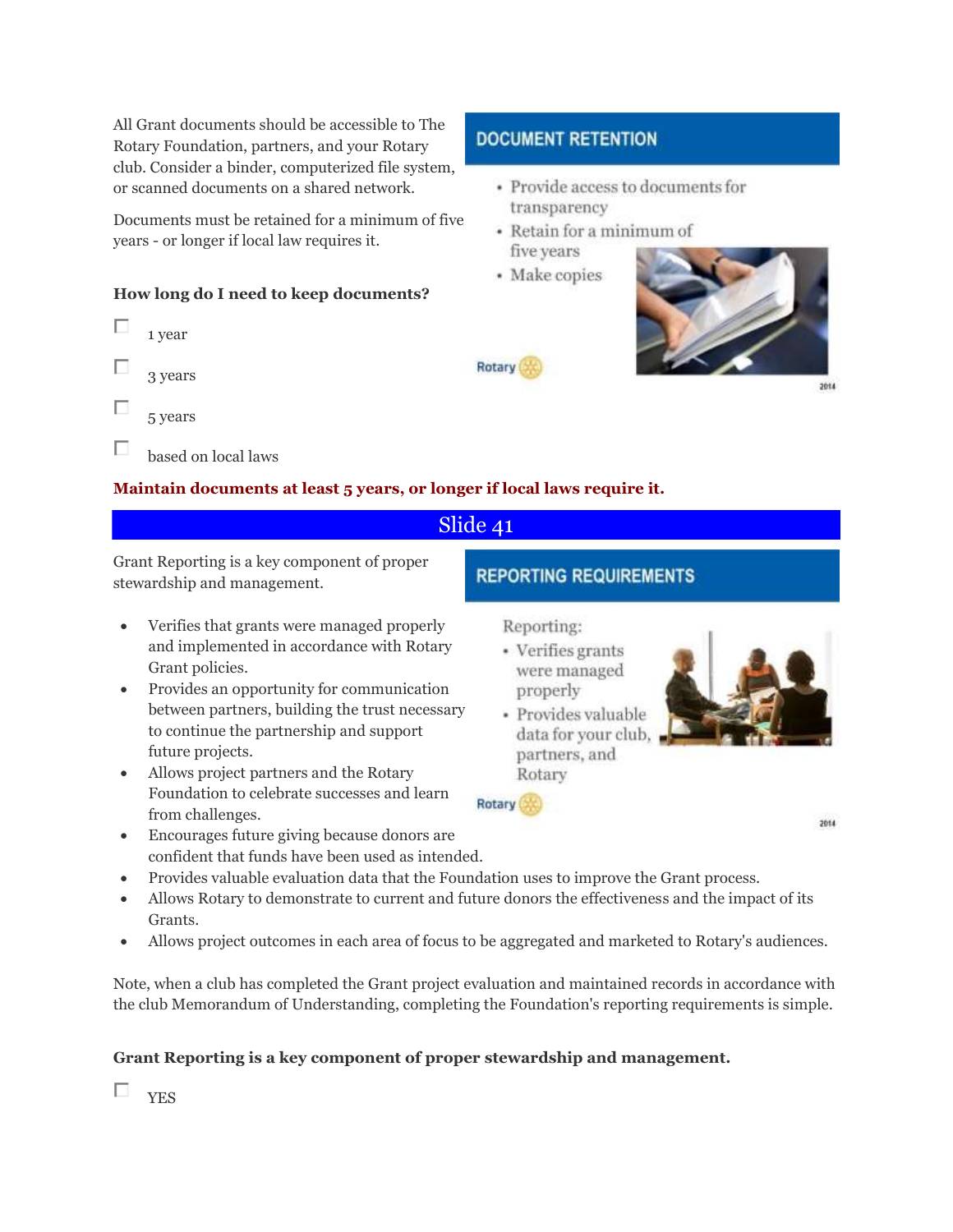#### $\Box$ NO

#### **Yes, quality Grant reporting documents success of the Grant and helps guide future Grants.**

## Slide 42

Progress reports must be submitted within 12 months of receiving the first Global Grant payment and every 12 months there after.

The final report must be submitted within two months after completing the project or activity.

Unused Grant funds may be used for additional eligible and Foundation-approved expenses.

Changes to a project must be approved by Rotary.

Any unused funds must be returned to Rotary and will be credited to the World Fund.

The District may impose additional requirements which might include:

## **GLOBAL GRANT REPORTS**

Timeline for reporting:

- Progress reports within 12 months of first payment
- Every 12 months through the term of the grant
- Final report within two months of completion



Rotary

- When and who can request Grant funds
- When reports must be submitted (relative to when the funds were received) and how often
- How reports should be submitted (to whom and using what form)
- What reports should include (type of information and attachments, such as financial documentation)

#### **When is the final Grant report required?**

- П. At the completion of the project.
- П Within 2 months of completion
- П. Within 1 year of completion
- П No final report is required

#### **Within 2 months of project completion, the final report is due.**

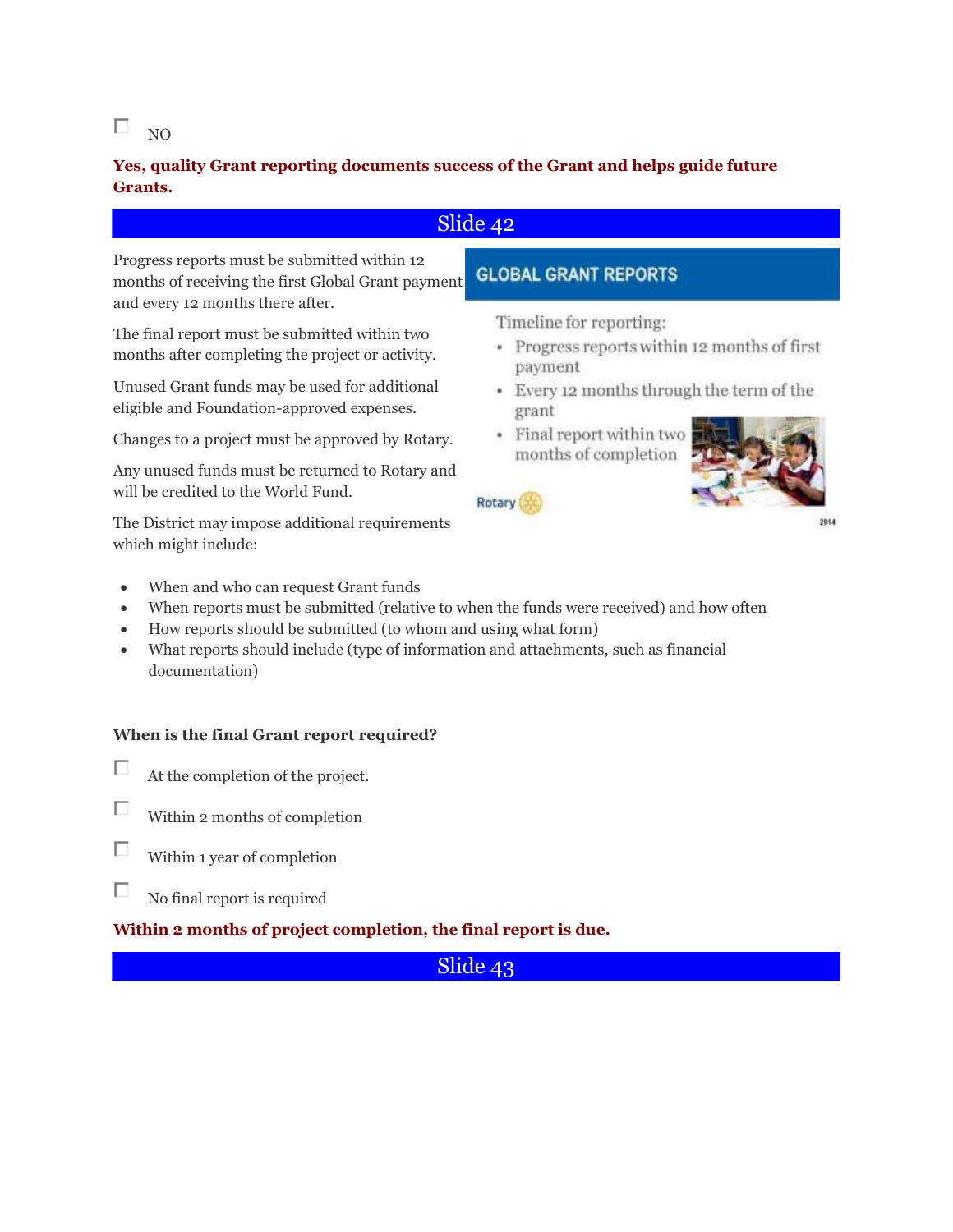Global Grant Reports should document partnerships, activities, project and area of focus goals, the spending of funds, and number of beneficiaries.

#### **Which item is not required to be documented in the final Grant report?**

 $\Box$ Partnerships

- П Goal evaluation
- П Spending of funds

#### П Lack of benefits

method for information.

### **GLOBAL GRANT REPORTS**

Your global grant report should include:

- How partners were involved
- Type of activity
- Evaluation of project goals
- How area of focus goals were met
- How funds were spent
- Number of beneficiaries and how they benefited

Rotary<sup>(2)</sup>

2014

#### **Global Grant Reports should document partnerships, activities, project and area of focus goals, the spending of funds, and number of beneficiaries.**

Slide 44 Your District and Rotary have lots of information available to assist in Foundation Grants. You may contact Dr. Peter Apicella, District **CLOSING** Rotary Foundation Committee Chair at Peter@salemrad.com, 330-207-0500, 2205 Pearce St., Salem, OH 44460. Where can I find help? Pertinent documents are listed at the right in the Document's Panel. Click to view/print these documents MyRotary.org provides an easy search

Slide 45

Rotary<sup>(22)</sup>